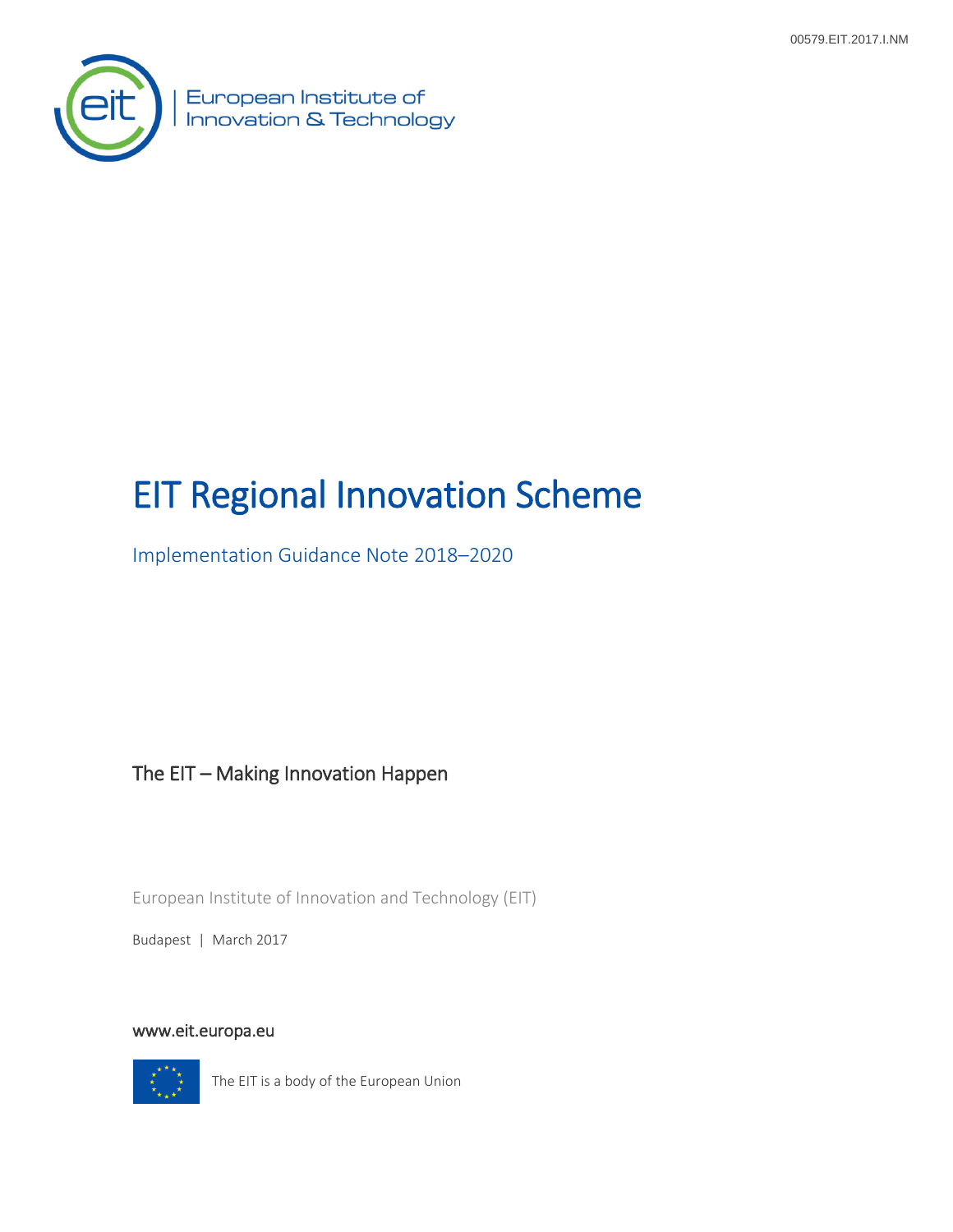# Contents

| $\mathbf{1}$ . |  |  |  |
|----------------|--|--|--|
| 2.             |  |  |  |
| 3.             |  |  |  |
| 4.             |  |  |  |
| 5.             |  |  |  |
| 6.             |  |  |  |
| 7.             |  |  |  |
| 8.             |  |  |  |
| 9.             |  |  |  |
| 10.            |  |  |  |
| 11.            |  |  |  |
| 12.            |  |  |  |
|                |  |  |  |
|                |  |  |  |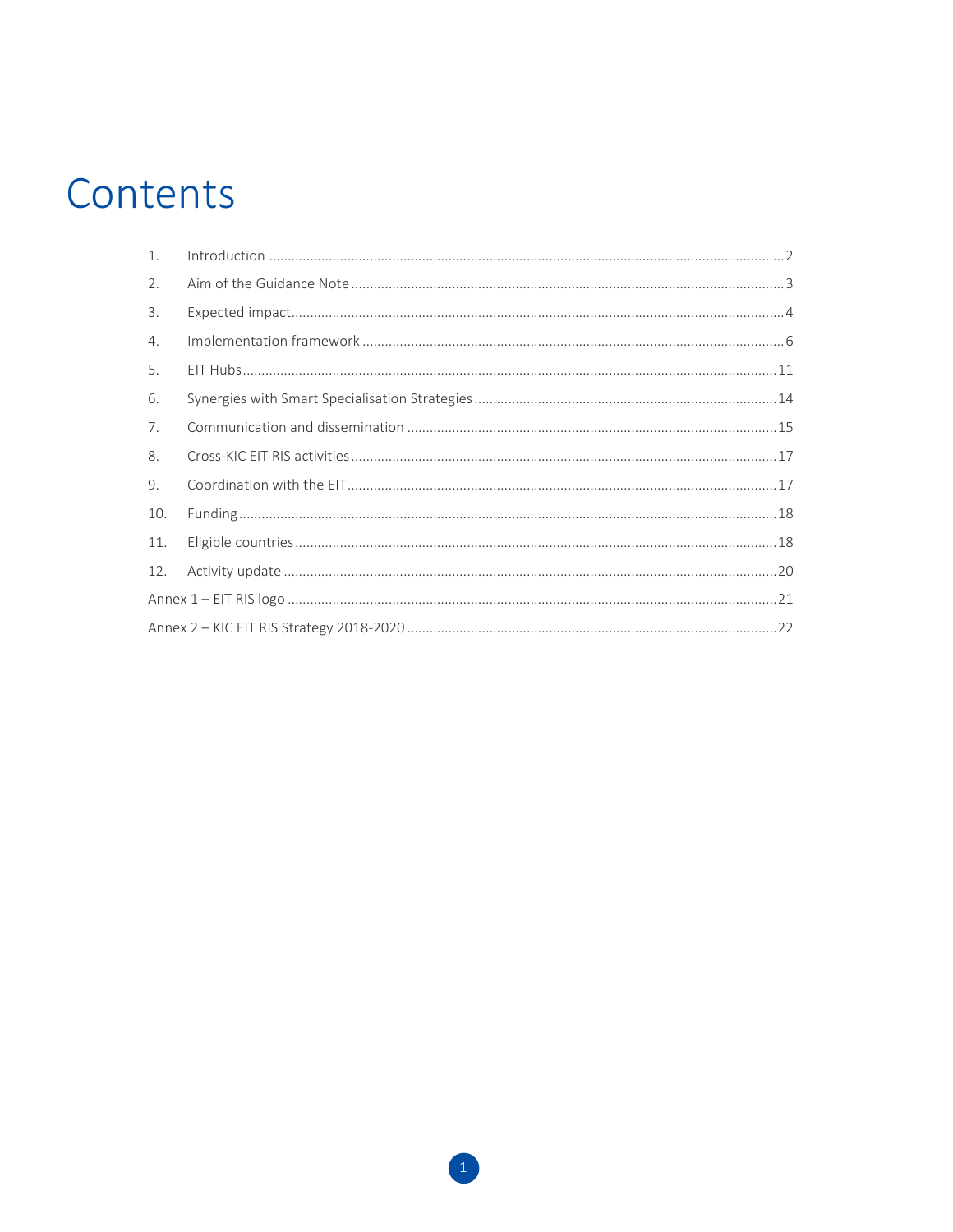## <span id="page-2-0"></span>1. Introduction

Innovation has a prominent role in Europe's efforts to tackle major societal and environmental challenges. As stated in the Commission Work Programme 2017, it is essential to "*continue to work to create the right climate for innovation in Europe, to help create new industries and jobs*". The European Institute of Innovation and Technology (EIT) is working towards this objective through its operational arm, the Knowledge and Innovation Communities (KICs), by accelerating innovation and supporting the creation of the conditions where innovation is more likely to thrive and generate breakthroughs. It does so through the collaboration and interlinking of leading entities from higher education, research and business areas, which are the three sides of the Knowledge Triangle. In other words, the EIT is fostering innovation via the Knowledge Triangle Integration (KTI).

Nevertheless, Europe is characterised by considerable disparities in terms of research and innovation performance (e.g. EU15-EU13, Northern-Southern countries). This has resulted in classification of the European countries as innovation leaders and strong innovators to 'moderate and modest innovators<sup>1</sup> in the annual European Innovation Scoreboard (EIS).<sup>2</sup> One reason for lower innovation performance is missing or weak linkages among the key players—businesses and research institutions and academia, as well as between private and public sectors,<sup>3</sup> including a lack of know-how of innovation schemes and a structured, systematic approach towards innovation.

As a response to this challenge, the EIT Regional Innovation Scheme (EIT RIS) was introduced by the European Parliament and the Council as part of the EIT's Strategic Innovation Agenda (SIA) 2014-2020. Consequently, in line with the SIA, the EIT RIS is designed to share good practices and experience emerging from the EIT Community's activities, as well as to widen participation in KIC activities. Therefore, the aim of the EIT RIS is to help disseminate the knowledge and know-how of the EIT Community and widen participation in the KICs across Europe. The EIT RIS focuses on countries with limited or no participation in the EIT Community's activities, where innovation

 $<sup>1</sup>$  See section 11 of this Guidance Note for an explanation of this term</sup>

<sup>&</sup>lt;sup>2</sup>European Innovation Scoreboard (http://ec.europa.eu/growth/industry/innovation/facts-figures/scoreboards\_en)

<sup>&</sup>lt;sup>3</sup>Background material: Veugelers[, R.T](http://bruegel.org/author/reinhilde-veugelers/)he European Union's growing innovation divide

<sup>(</sup>http://bruegel.org/wp-content/uploads/2016/04/pc\_2016\_08.pdf)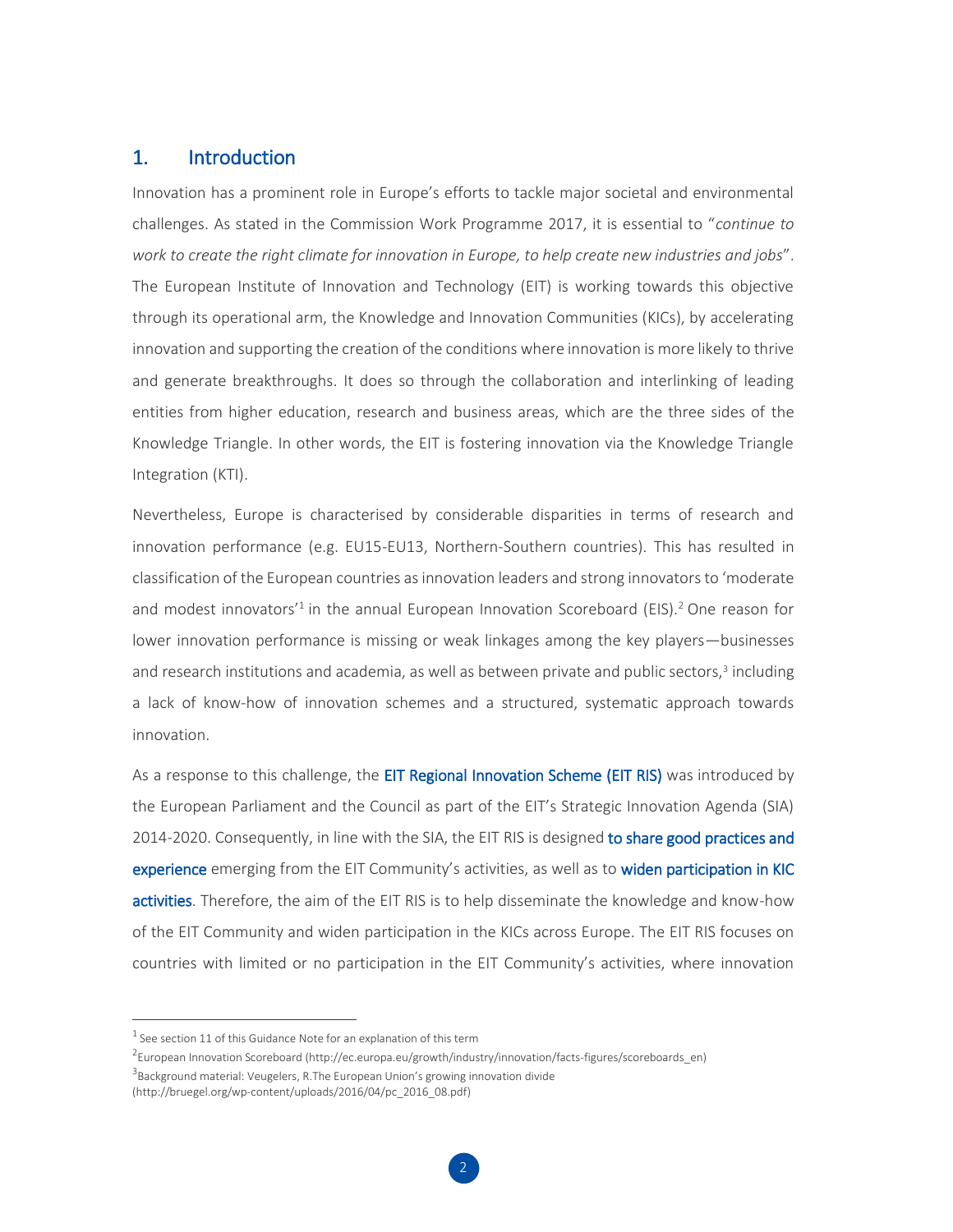capacity is moderate or modest and which otherwise would not be able to benefit from the experience gained by the KICs.

The EIT RIS has been designed as a two-way interaction scheme. By sharing their good practise related to KTI and increasing their activities in the EIT RIS eligible countries, the KICs will also gain access to productive inputs, business skills, talent, cooperation opportunities in education, markets and business, currently untapped entrepreneurial potential, customers for innovative ventures, innovation, knowledge, know-how and technology transfer possibilities, additional testbeds for applications of innovative solutions as well as access to co-funding options provided by EU, regional and national support schemes.

*The introduction of a Regional Innovation Scheme (RIS) targeted at partnerships of higher education institutions, research organisations, companies and other stakeholder organisations will provide a specific mechanism for the dissemination of best practice and widening participation in KIC activities.*

DECISION No 1312/2013/EU OF THE EUROPEAN PARLIAMENT AND OF THE COUNCIL of 11.12.2013 on the Strategic Innovation Agenda of the EIT: the contribution of the EIT to a more innovative Europe

The EIT RIS is an integral part of the wider EIT Community outreach activities. However, while the EIT RIS has a specific **European** focus with a view to contributing to increased innovation capacity, the outreach activities have a broader aim of openness to the world, which is raising awareness of the EIT innovation model (based on KTI), building on synergies and developing strategic alliances internationally. **Strategic Innovation Agenda of the European Institute of Innovation and Technology (EIT):** 

## <span id="page-3-0"></span>2. Aim of the Guidance Note

This note provides updated implementing guidance for the EIT KICs based on the objectives of the EIT RIS and in line with the provisions set out in the amended EIT Regulation and SIA. The development and implementation of a fully-fledged EIT RIS by the EIT and its KICs was designed as a gradual process, which is based on the experience gained from the implementation of 2014 and 2015 activities plus the full implementation of EIT RIS activities in 2016, which was the first year when dedicated budgets for EIT RIS activities were ring-fenced in the KICs' annual budgets.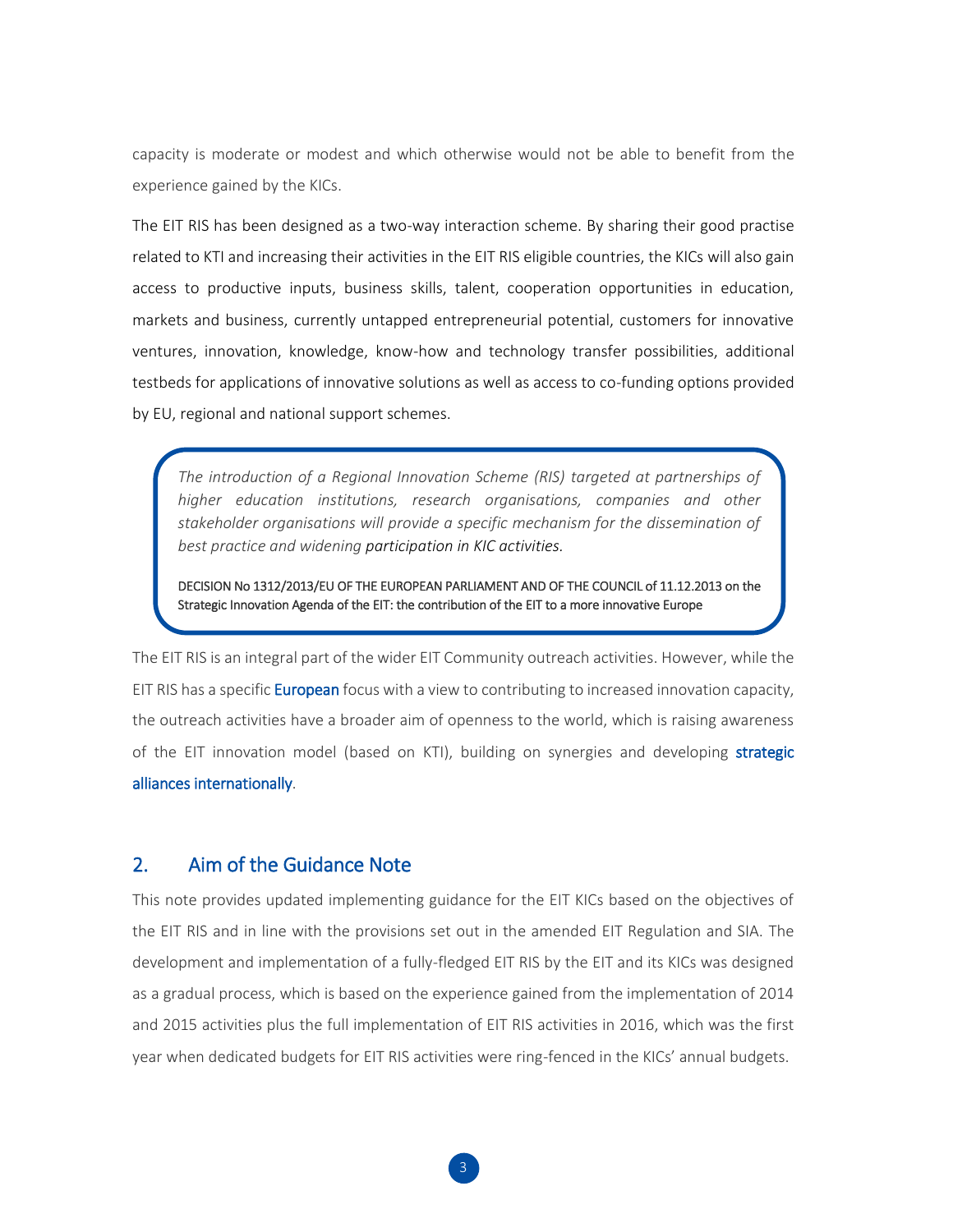The lessons learnt during the first three years of EIT RIS implementation has demonstrated a mutual interest among KICs and the EIT RIS eligible countries and, hence, potential for extending the KICs' activities to other countries and regions. Nevertheless, methods of cooperation modalities have to be better tailored to address the intrinsic gaps that prevent actors from the EIT RIS countries and regions from fully participating in KIC activities. This guidance note builds on the experience gained and lays out rules for enhanced EIT RIS implementation for the years 2018-2020.

2017 will serve as a transition period from the existing implementation modalities to those provided by this Guidance Note. Furthermore, KICs may already adapt their EIT RIS activities planned for 2017 in line with this Guidance Note and amend their Business Plans for 2017 accordingly.

## <span id="page-4-0"></span>3. Expected impact

The EIT RIS is designed as a long-term initiative to strengthen the national and regional innovation eco-systems of countries that are moderate and modest innovators. The overarching objective of the EIT RIS is to contribute to the advancement of the innovation performance of these countries and regions by strengthening the capacity of their innovation enablers and actors and linkages among them (such as business accelerators, incubators, start-ups, scale-ups, businesses including SMEs, agencies, educational and research institutions and their infrastructures, etc.) through the dissemination of the KTI approach, the cornerstone of the EIT intervention logic.

The objective of the EIT RIS is to contribute to enhancing the innovation capacity of the countries and regions that are modest and moderate innovators by transferring KIC good practise of the Knowledge Triangle Integration.

The EIT RIS serves the purpose of opening up the KICs to entities that cannot (yet) become KIC partners, as well as providing targeted support to individuals and entities from EIT RIS eligible countries to take part in KICs activities and benefit from KIC services and programmes. In addition, the EIT RIS provides a framework for transferring KIC good practise and know-how of the KTI, thus **the contribution of the EIT to a more innovative Europe**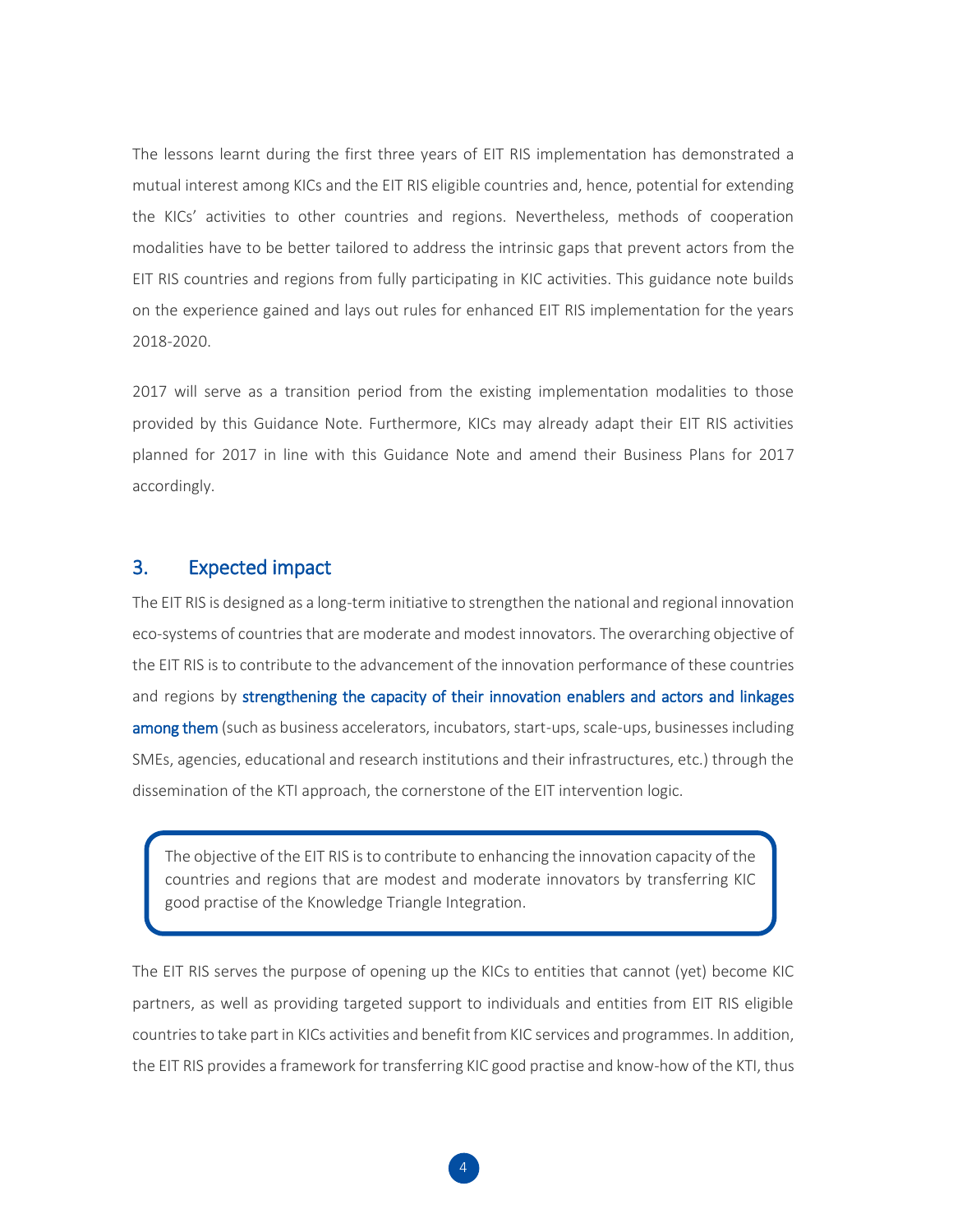ultimately increasing the impact of the EIT Community at the European level. Furthermore, it is expected that activities carried out under the EIT RIS will lead to stronger participation of entities from EIT RIS eligible countries in KIC core activities. Ultimately, the EIT RIS will help raise the capacity of local actors to potentially apply to become full KIC partners.

In the mid-term perspective, the EIT RIS is expected to facilitate the incorporation of relevant players of the local innovation eco-systems in KIC ecosystems and foster the KTI approach as a framework for the enhancement of innovation capacity. The KTI approach places entrepreneurship at its heart as a channel to fertilise, diffuse and commercialise the knowledge generated at higher education, business and research institutions.<sup>4</sup> This is not to be understood as a linear process, as different models of interaction apply depending on the field.

In terms of immediate EIT RIS outcomes, within the framework of the EIT RIS, KICs have to engage with local innovation eco-system players and build sustained relationships and partnerships.

To facilitate achievement of the desired outcomes, KICs should develop and adopt their own midterm KIC EIT RIS Strategy 2018-2020 *vis-à-vis* both KIC objectives and local innovation needs (see section 4). This is to be achieved by capitalising and expanding on their EIT RIS activities and adopting tailor-made solutions wherever appropriate. The over 120 smart specialisation strategies and their specific priorities that were developed at national and regional levels can provide a starting point for seeking cooperation with the local enterprises, researchers and public bodies in charge of innovation and industrial transformation in all EU regions (see section 6). Many regions and countries have identified priorities that resonate well with the KIC themes. Many KICs could benefit from associating themselves to the thematic smart specialisation platforms<sup>5</sup> and the emerging partnerships thereunder.

<sup>4</sup> Background material: from OECD HIGH LEVEL EVENT ON THE KNOWLEDGE TRIANGLE: Enhancing the Contributions of Higher

Education and Research Institutions to Innovation, Paris, 15-16 September 2016, BACKGROUND DOCUMENT CASE STUDIES <sup>5</sup> The existing Smart Specialisation Thematic Platforms so far are on energy, agro-food and industrial modernisation [\(http://s3platform.jrc.ec.europa.eu/s3-thematic-platforms\)](http://s3platform.jrc.ec.europa.eu/s3-thematic-platforms)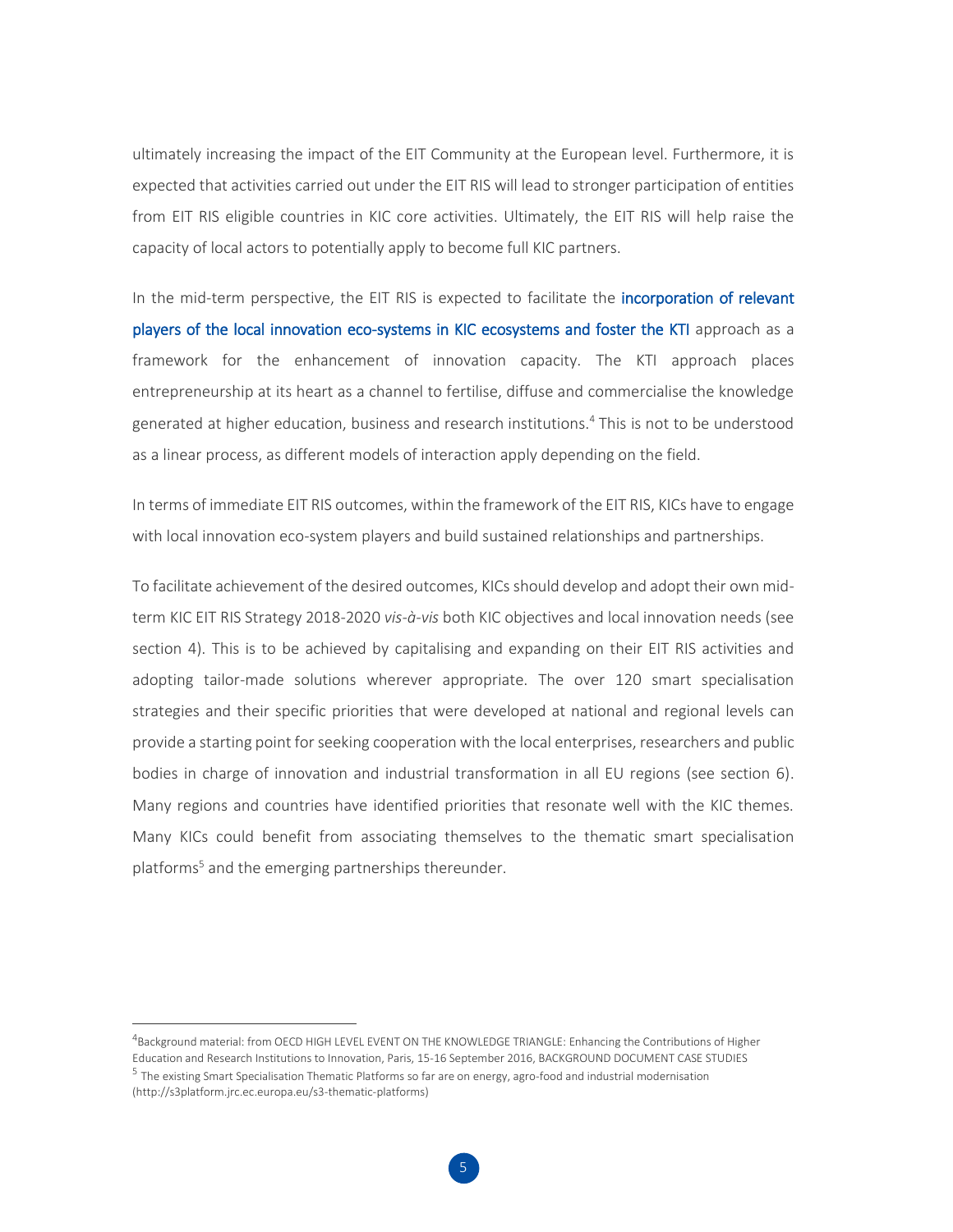# <span id="page-6-0"></span>4. Implementation framework

The KICs will have a certain flexibility in designing their own EIT RIS activities, provided the activities contribute to promoting KTI in the EIT RIS eligible countries and regions. Namely, the KICs are free to design the best-fitting approach in line with their strategy and priorities to deliver tangible deliverables in terms of widening participation in KICs and transferring good practice and KTI know-how.

The schematic below illustrates the intervention logic within which the KICs are expected to operate to create the desired impact:



To promote KTI, the KICs are expected to work with local higher education institutions, research institutions and businesses, as well as to provide mentoring and help that will allow the actors at EIT RIS countries to effectively adapt KIC KTI practise to local reality. Acknowledging the diversity of the existing framework conditions, different types of education, business communities, research institutions and local innovation eco-systems, there is no single model to be applied as institutional characteristics vary across countries and fields.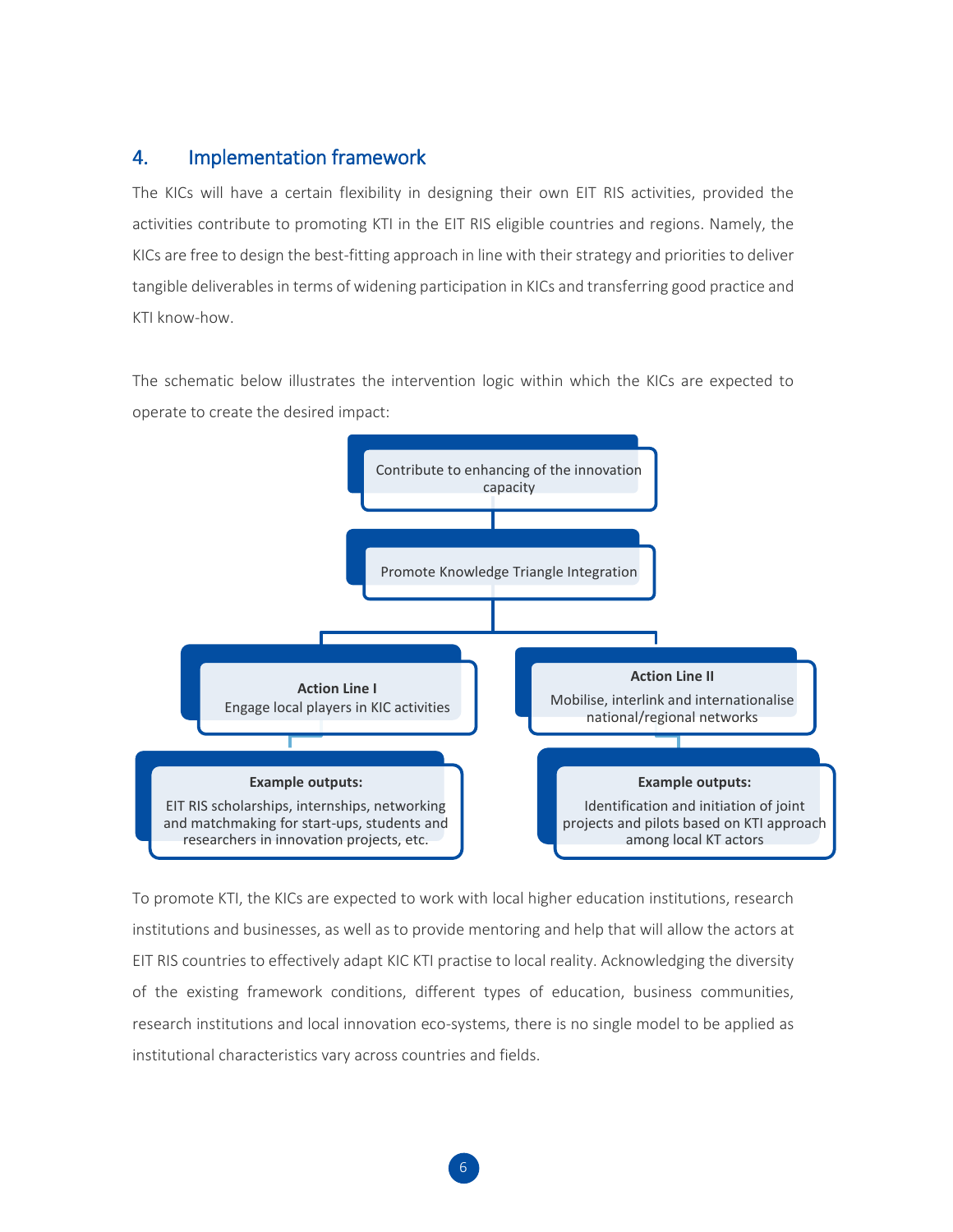The promotion of the KTI model should take place via two main Action Lines: (I) engaging local players in KIC activities; (II) mobilising, interlinking and internationalising the national/regional networks. The KICs have to implement activities of both actions lines in each EIT RIS target country, and should do so in cooperation with the EIT Hubs (please consult chapter 5).

The main outcomes and deliverables of the EIT RIS activities therefore should be: an increased number of ventures from the EIT RIS countries supported by KICs; an increased number of students from the EIT RIS countries, new collaborations (projects, initiatives, programmes) between knowledge triangle actors, e.g. internship programmes, innovation projects, educational programmes designed by higher education institutions and industry, acceleration programmes financed by other sources of funding than the EIT funding replicating the elements of the KIC KTI approach. Finally, the EIT RIS will help raise the capacity of local actors to apply to become full KIC partners and thus potentially lead to an increased number of new partners from EIT RIS countries joining the KICs. The above list is not exhaustive since more deliverables can be produced depending on individual KIC EIT RIS activities.

## I. Engaging local players in ongoing KIC activities

The KICs are expected to engage local players—individuals (notably students, researchers) and entities (e.g. start-ups, scale-ups, universities, research labs, NGOs, regions and cities)—in KIC activities within the three main areas by practically demonstrating the benefits of KTI. Below is a list of example activities:

Education: among other things, KICs may set up EIT RIS scholarship programmes for their educational programmes, carry out targeted information campaigns and networking events to promote opportunities provided by KICs, trigger and facilitate industry involvement in educational programmes/ projects domestically and internationally, develop internship programmes for graduates in EIT RIS countries in accordance with the KTI model (e.g. in business).

Entrepreneurship: among other things, KICs may set up dedicated programmes on how to increase participation of the start-ups and scale-ups in KIC business acceleration programmes, support start-up creation, provide networking and matchmaking opportunities, develop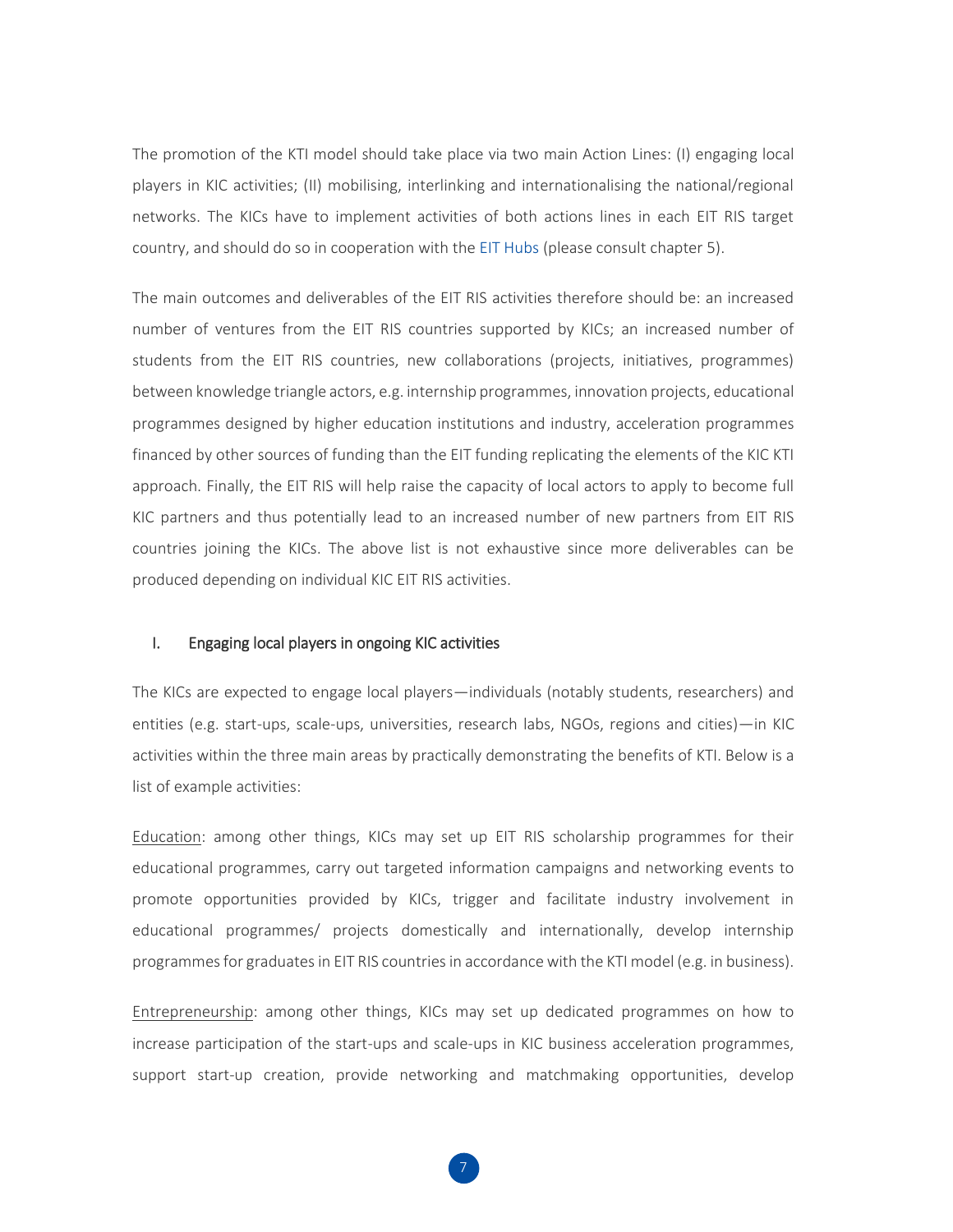internship programmes for SMEs from EIT RIS eligible countries, establish partnerships with local business and innovation hubs.

Innovation and Research: among other things, KICs may involve local start-ups in technology and know-how transfer, engage students benefiting from the EIT RIS (e.g. by specific scholarships) in innovation projects and run pilots and tests of the outcomes of KIC innovation projects, and involve researchers from the EIT RIS countries in KIC innovation projects.

In line with the SIA, KICs and EIT RIS participants should seek opportunities to mobilise other sources of funding, including national and regional funding, EU funds (e.g. ESIF, H2020) and EIT RIS participants' own resources, to enable and broaden participation of EIT RIS countries' organisations/entities and individuals in KIC activities.

All activities under Action Line I should receive broad publicity at local level by, among other things, raising awareness of the EIT Community brand and its KTI model. The EIT RIS should therefore become available to entities that are not KIC partners.

#### **Transparency**

Local players should be selected in a transparent manner via publicly available and broadly communicated announcements (open calls). Furthermore, the selection criteria should be clearly spelled out in the call, and an adequate candidate assessment should take place at KIC level. All participants should be informed about the calls outcomes and the reasons of rejection, if applicable.

#### II. Mobilising, interlinking and internationalising national/regional networks

In addition to directly involving local players in KIC activities, KICs should work with Knowledge Triangle stakeholders at national level to raise awareness and share best practise from the KTI model. Below is a scheme illustrating the four stages of KTI from initiating interaction among actors from the three sides of the knowledge triangle to development of fully-fledged innovation eco-systems that use KTI as their innovation delivery mechanism: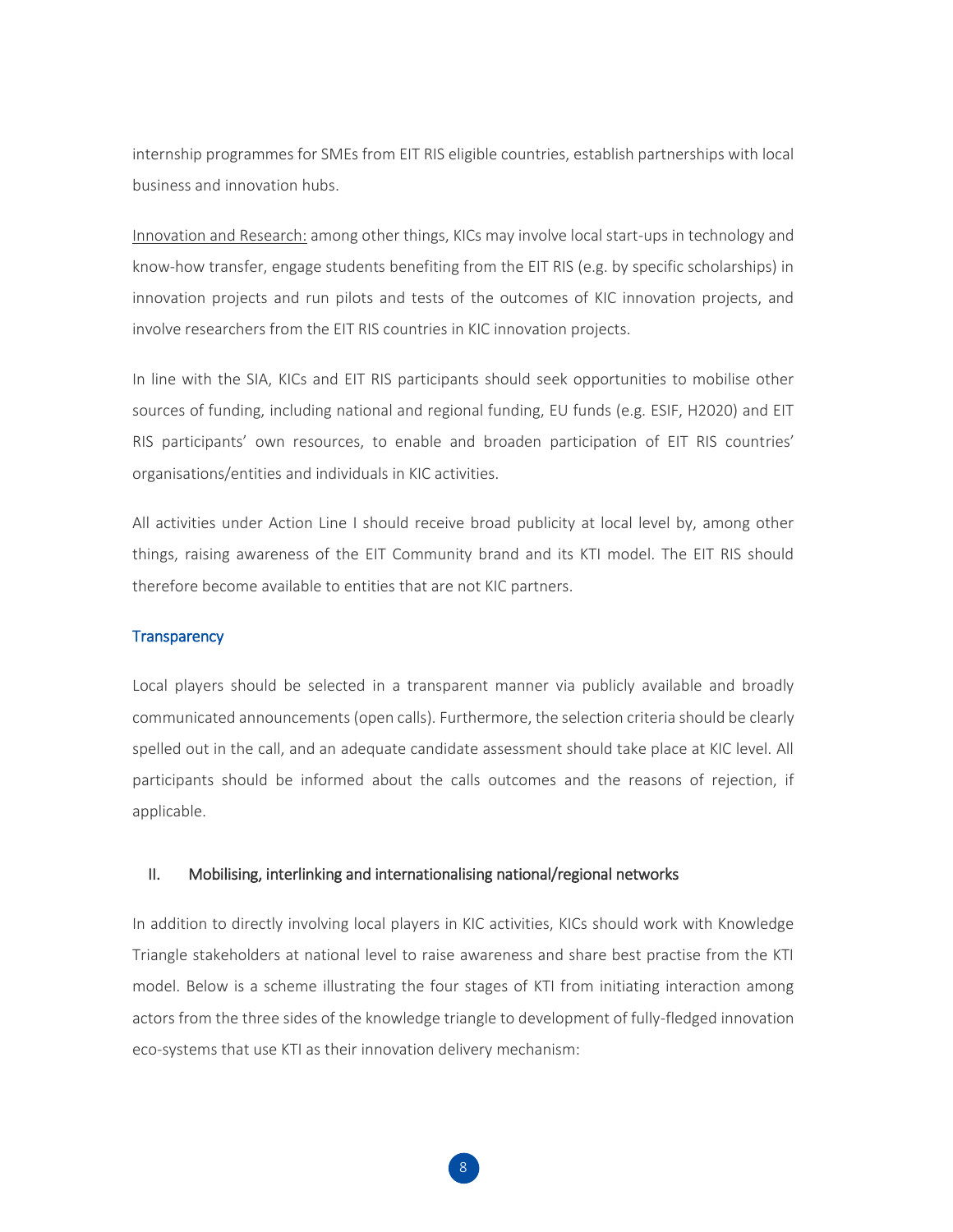

The KICs should operate with a view to contributing to achievement of fully fledged KTI-based innovation eco-systems (stage IV); however, their actions should not be limited to the initiation of the necessary interactions (stage I). The KTI model should be promoted via the EIT Hubs and by promoting synergies with the Smart Specialisation Strategies and their implementation mechanisms. The EIT Hubs will act as a platform for interaction and brokerage, as well as a channel for the sharing of knowledge and good practises related to KTI acquired by the KICs. Furthermore, the individuals, start-ups and other organisations taking part in KIC activities under EIT RIS Action Line I should share their experience with the local eco-systems via the EIT Hubs. The concept of the EIT Hubs and their responsibilities are detailed in section 5, which also serves as a reference to the scope of actions to be taken by KICs in promoting KTI.

Among other things, the KICs - in cooperation with the EIT Hubs - should carry out stakeholder events (e.g. thematic conferences and working meetings), identify and initiate joint projects and pilots where all the three sides of the local knowledge triangle are on board, draft policy papers, position papers and related publications. Furthermore, the KICs should help broker collaboration agreements among actors representing the three sides of the knowledge triangle, and deploy expertise on KTI at the EIT Hubs to provide mentoring services to local actors. The initiated joint projects and pilots (example outputs of the Action Line II) should primarily be financed by other funding sources.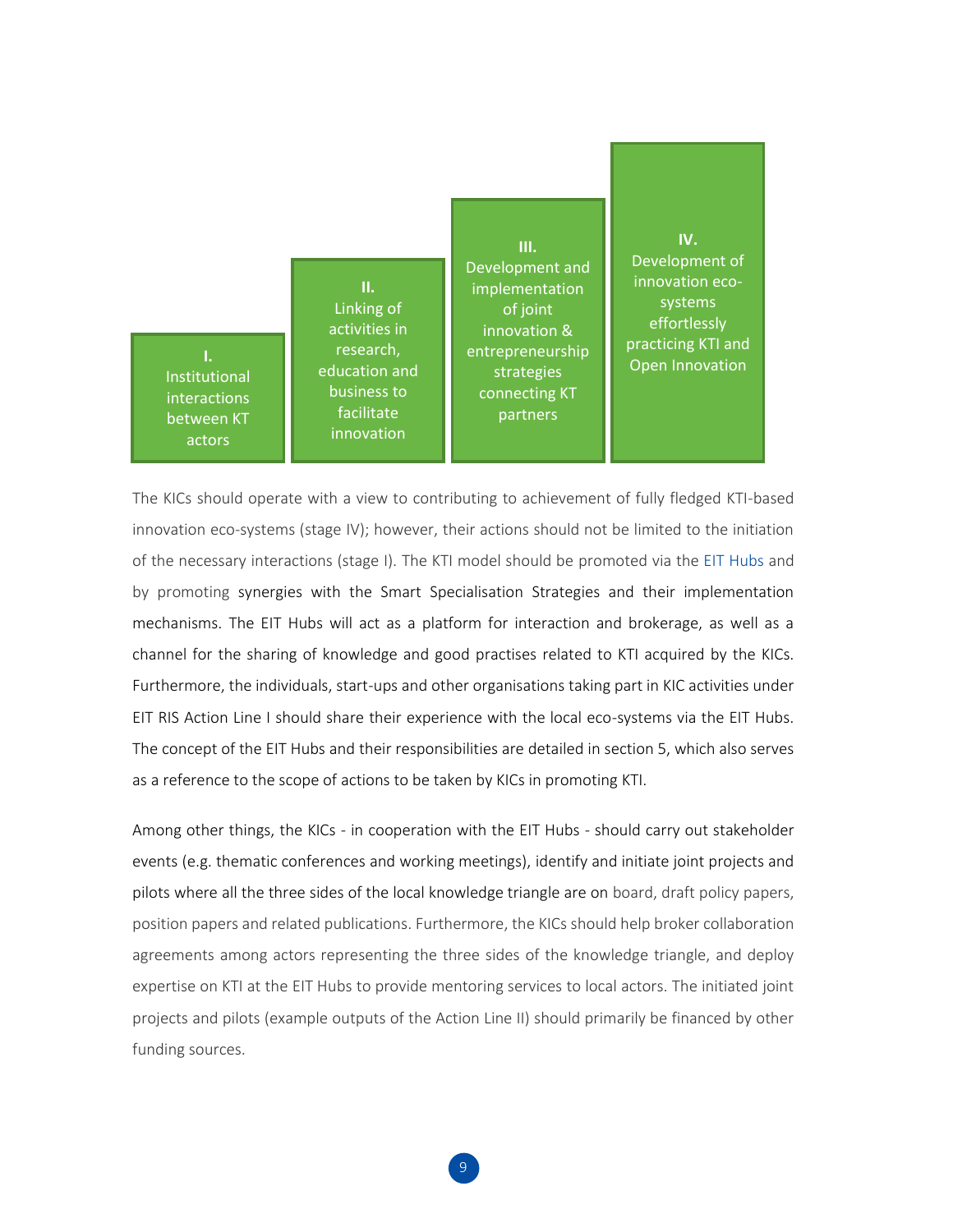In Action Lines I and II, emphasis should be placed on ensuring sustainable and durable activities that act as role models for the EIT RIS countries and regions, attract the interest of regional and national authorities and mobilise possible additional funding that would allow for a continuation of operations in a sustainable manner for as long as necessary after the implementation EIT RIS activities.

#### KIC EIT RIS Strategy

KICs should develop their KIC EIT RIS Strategy for 2018-2020 and submit it together with the Business Plan 2018 by 15 September 2017. The Strategy should define the level of ambition, three-year goals and main directions of action. As an underlying basis for a KIC EIT RIS strategy, KICs should set out a roadmap where countries of interest are identified with accompanying justification. To demonstrate the level of ambition, the Strategy should contain an indicative list of deliverables for 2020 and main annual milestones and expected outcomes.

#### **Indicators**

EIT RIS activities have to contribute to the achievement of the EIT core KPIs and KIC specific KPIs. This includes setting specific EIT RIS KPIs by the KICs, reflecting the main deliverables and intensity of engagement of EIT RIS actors.

Overall, EIT RIS success will be measured in terms of an increased number of ventures from the EIT RIS countries supported by KICs; an increased number of students from the EIT RIS countries, new collaborations (projects, initiatives, programmes) between knowledge triangle actors, e.g. internship programmes, innovation projects, educational programmes designed by HEI and the industry, acceleration programmes financed by other than the EIT funding replicating the elements of the KIC KTI approach. Finally, the EIT RIS may potentially lead to an increased number of entities from the EIT RIS countries joining the KICs as partners in accordance with the KICs individual EIT RIS Strategies. The list is not exhaustive since more deliverables can be produced depending on the individual KIC EIT RIS activities.

The KIC EIT RIS strategies will have to detail the expected deliverables and set the baselines and indicators for measuring the success for both Action Lines.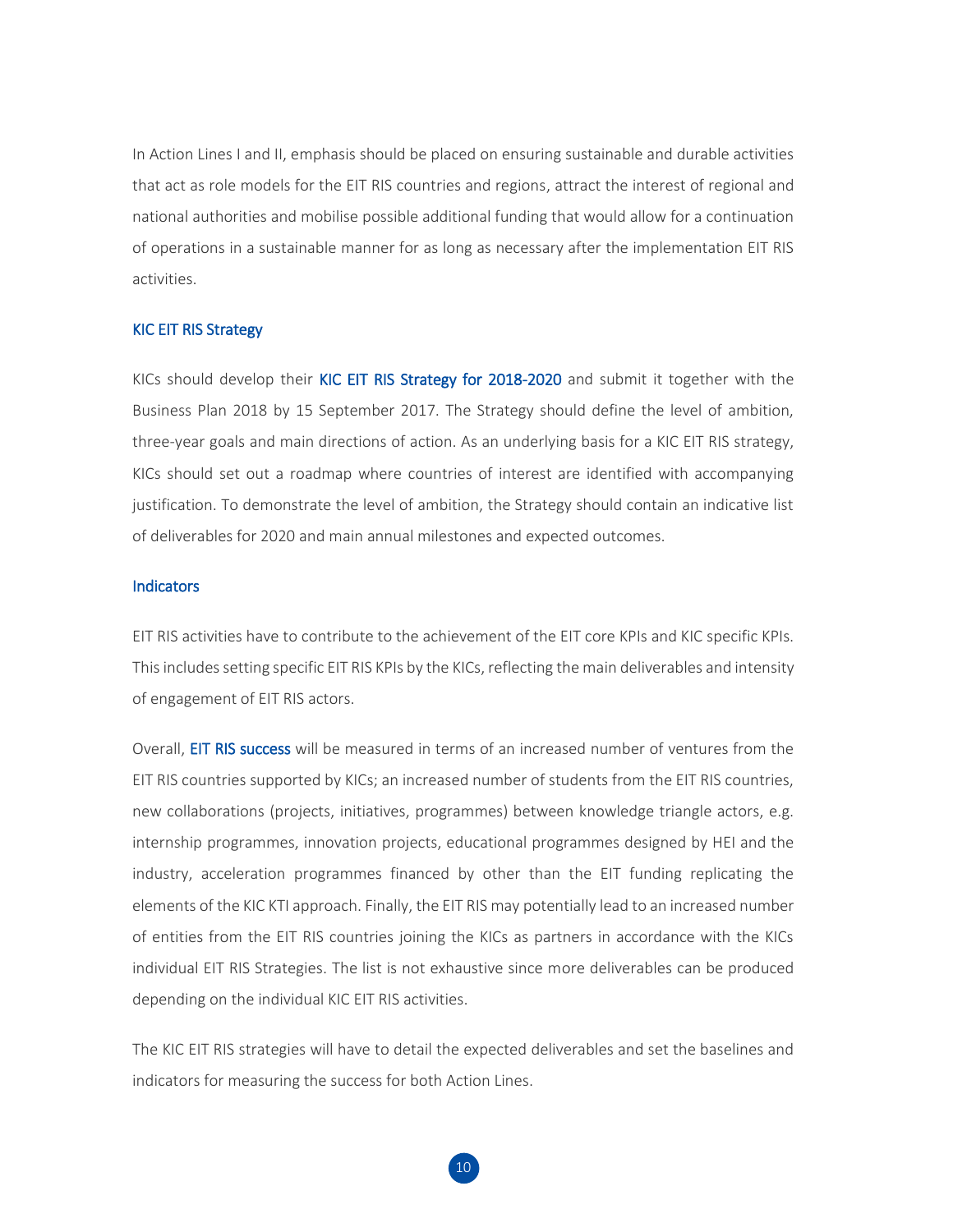# <span id="page-11-0"></span>5. EIT Hubs

Within the framework of Action Line II, KICs have to establish a formalised collaboration with a local entity capable of functioning as an EIT Hub, an 'interaction point' between KICs and local actors. As KTI should be at heart of EIT RIS activities, these EIT Hubs will serve as an entry point for interacting with local players, mobilising and internationalising the local networks and facilitating KIC efforts in fostering KTI. Such EIT Hubs can be theme based (i.e. per KIC), or can be of a broader nature and encompass several linked themes, such as climate change, energy, circular economy, etc. (i.e. cross-KIC).

#### Role

The KICs, through the EIT Hubs should ensure the active involvement of local knowledge triangle actors, as well as liaise with and provide expertise to the relevant national, regional and local authorities. The EIT Hubs will also help identify KTI funding and project opportunities and provide advice to KTI project/ initiative / programme development and implementation. Structured dialogue with the national, regional and local authorities could contribute to a better understanding of KTI value and the incorporation of its components to their policy making. This could remove unnecessary barriers, but also enhance the effectiveness of the local innovation eco-system and mobilise possible additional sources of funding. The enhanced visibility of the EIT Community and awareness raising among national policy makers will be another positive effect of KIC EIT RIS activities via the EIT Hubs.

Furthermore, the KICs in cooperation with the EIT Hubs, should also liaise with other existing information channels, offices (both regionally and in Brussels), platforms and key experts (e.g. H2020 NCPs and NCP WIDE.NET, managing authorities, regional ministries and agencies, S3 Platform, COST, EEN local contact points, EURADA, ERRIN Network, etc.) to ensure efficient exchange of information (e.g. on their own activities or available regional/national/EU funding) and best practise, explore synergies and further promote the visibility of the EIT Community.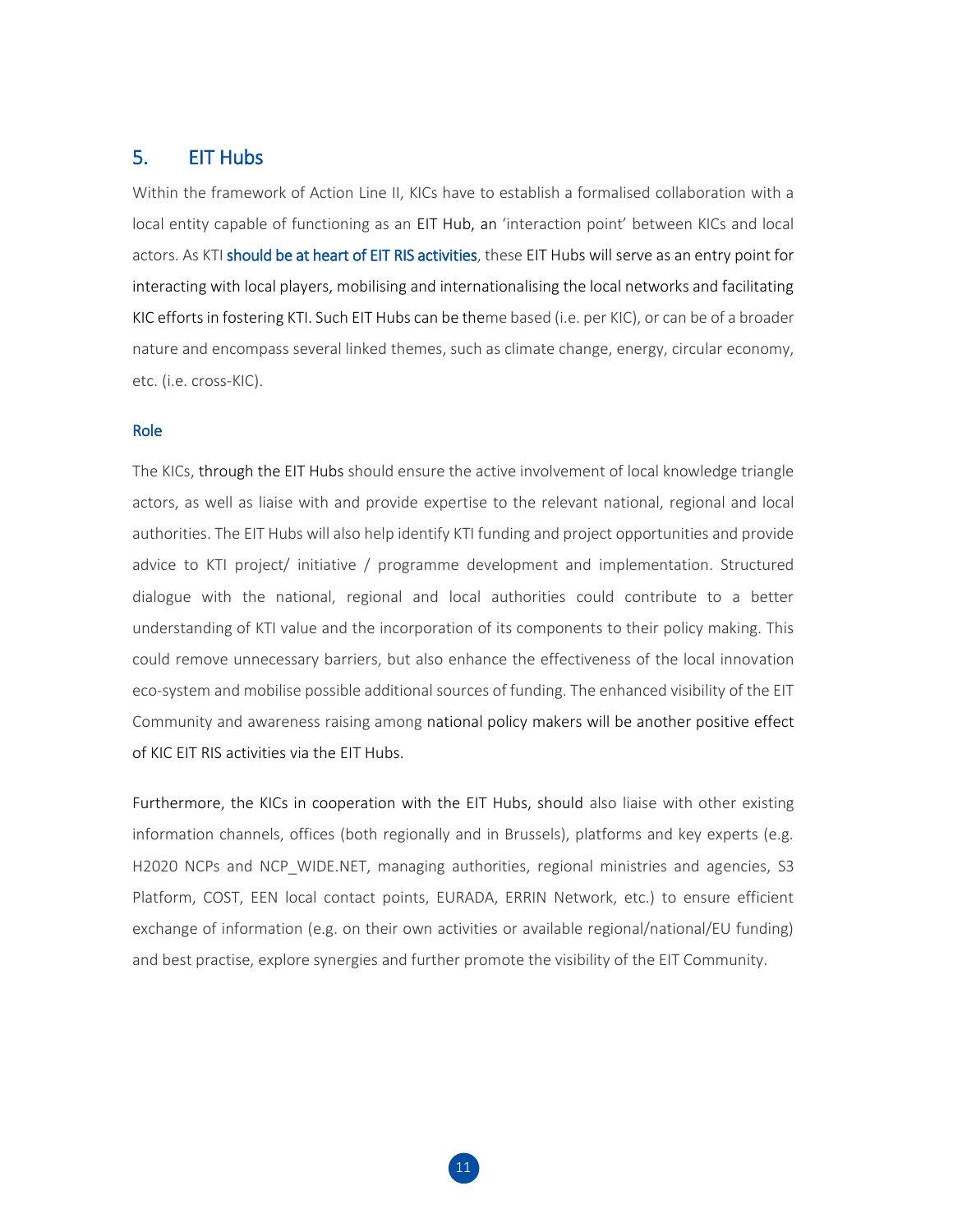### Eligible Entities and Selection Procedure

The EIT Hubs can be a natural continuation of the EIT RIS Partnerships established before the adoption of this Guidance Note. Namely, if a KIC considers it feasible to continue its collaboration with an entity from an EIT RIS country established prior to adaptation of this Guidance Note, and this entity has the capacity and interest to serve as an EIT Hub, this collaboration can be continued in accordance with this Guidance Note. Nevertheless, this entity should fulfil the minimum criteria listed below.

It is recommended that KIC partners from the EIT RIS eligible countries act as EIT Hubs. This will allow them to directly share and disseminate KIC knowledge and know-how to local knowledge triangle actors. If this is not the case, a local entity could act as the EIT Hub, provided that it is selected via an open and transparent process (open calls) against the following minimum criteria:

- **Thematic alignment:** The applicant entity should demonstrate a thematic alignment with EIT themes and KIC-specific focus areas; and in case it does not, it should be able to demonstrate a credible plan how it will extend its operations so as to cover the respective thematic area.
- Capacity: Every entity acting as an EIT Hub should demonstrate its capacity to work with local knowledge triangle actors (education, research, business) and national/regional authorities, both in terms of resources as well as in terms of network. With the view to ensuring the successful management and delivery of activities in the relevant EIT RIS country, the future EIT Hub should demonstrate (i) an appropriate level of commitment of the required resources, and (ii) its capacity to leverage its existing network of knowledge triangle actors, including ways to develop the network for the purposes of its work as an EIT Hub.
- Commitment: To ensure the commitment of the potential EIT Hub to the EIT RIS implementation, the candidate entity should describe its vision as to how it would facilitate the KIC's work in alignment with the KIC's EIT RIS Strategy (including stakeholder engagement).
- Relations with national/regional authorities: Access to policy makers will strengthen synergies and complementarities at all governance levels. In this respect, the entity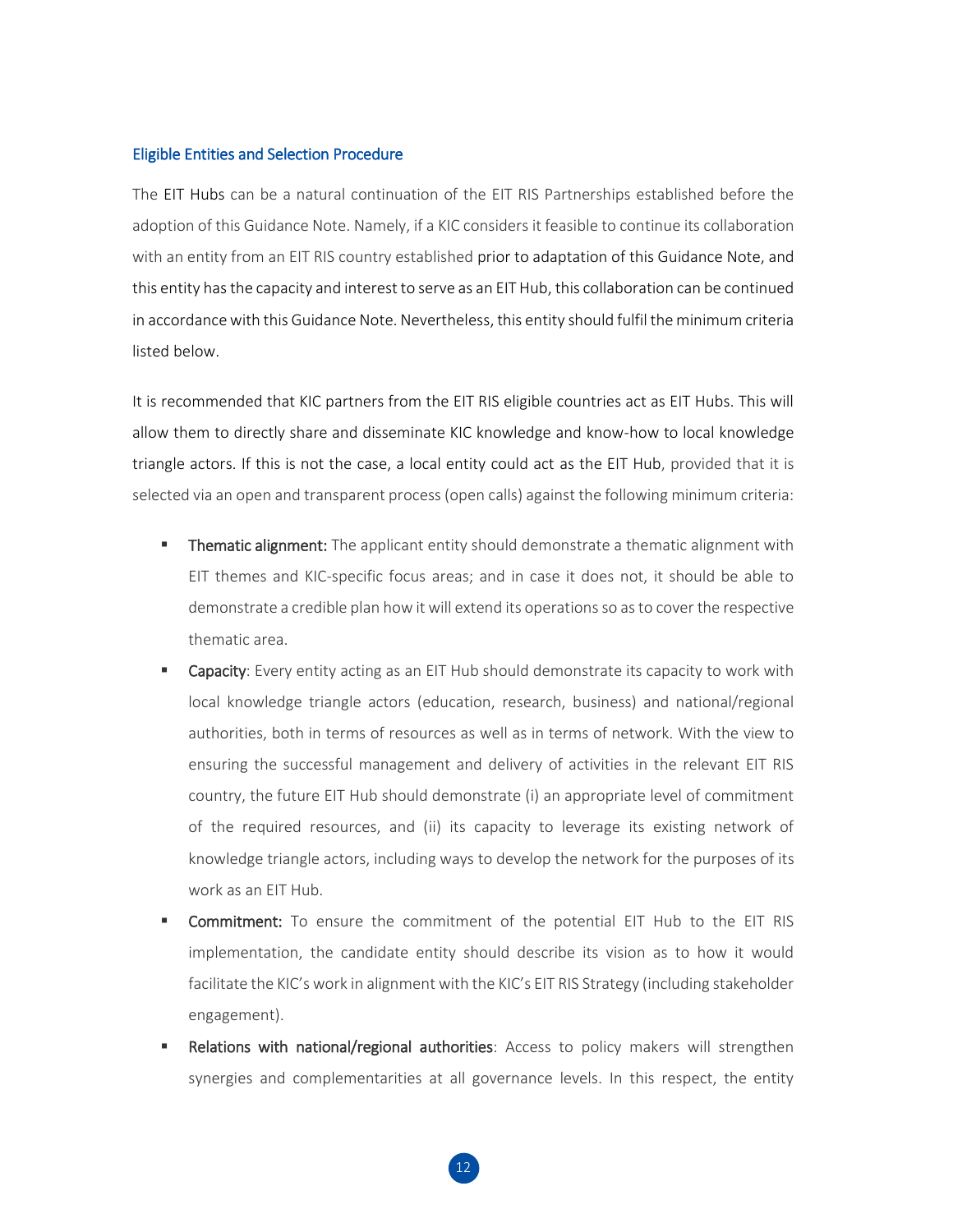should be able to demonstrate whether it has existing relations and enjoys the support of policy makers in national or regional authorities. If this is not the case, a realistic and relevant plan to establish contact with national or regional policy makers, within the framework of EIT RIS activities, should be described.

The KICs may introduce additional criteria, customised according to their EIT RIS strategic objectives. In any case the open calls for an EIT Hub should include clear, comprehensive and transparent selection criteria and process, clearly spelled out terms for collaboration, obligations and benefits, as well adequate information regarding the EIT, the KIC, as well as the objectives of the EIT RIS and objectives of a KIC EIT RIS strategy. The open calls should be widely advertised. All participants should be informed about the calls outcomes and the reasons of rejection, if applicable.

An entity that will be selected to operate as an EIT Hub should provide an infrastructure and administrative resources from its own funds (e.g. offices, personnel), while it will only be eligible to receive EIT RIS funding for operational activities directly related to promoting the KTI model and not administrative costs.

If a Co-location Centre is established (physically located) in an EIT RIS eligible country, it should perform the functions of the EIT Hub.

## Branding

To ensure adequate visibility of EIT Hubs as integral members of the EIT Community at the local and national level, a simple and consistent naming convention that clearly shows the connection of the selected entity with the EIT and the KIC should be used. Therefore, the selected entity should be visually identifiable by using the name EIT Hub together with the KIC name, e.g. EIT Climate-KIC Hub, EIT Digital Hub, etc.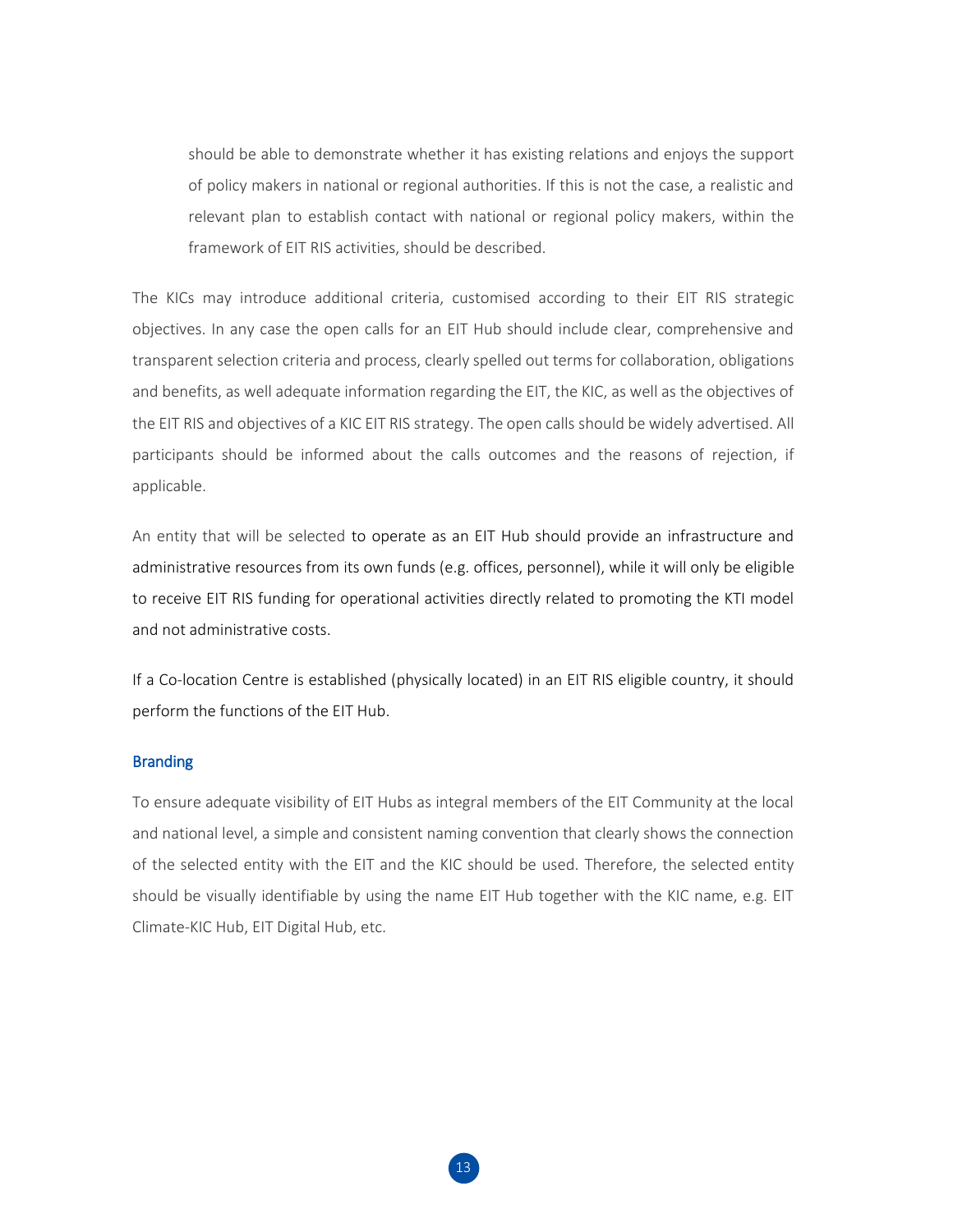## <span id="page-14-0"></span>6. Synergies with Smart Specialisation Strategies

The EIT RIS has been conceptualized in a way that allows for synergies<sup>6</sup> and efficiency gains for regions and countries that, through their identified Smart Specialisation Strategies (S3), are looking for better integration of the knowledge triangle, as a driver to enhance their innovation capacity. Furthermore, regions have identified their S3 priorities (strengths) based on the Entrepreneurial Discovery Process,<sup>7</sup> and this process has allowed them to understand and learn about their regional capacities and potential, opportunities, weaknesses, as well as local actors, their activities and markets. The KICs, through their CLCs or the EIT Hubs, as active innovation facilitators for the local actors have a key-role in regional as well as interregional economies, by stimulating the flows of ideas and supporting projects and investment within and across borders. Within this framework, matching the specific focus areas of KICs against S3 priorities can potentially act as a driver for a more targeted group of countries, where each KIC will be able to add value through its EIT RIS activities.

As part of Action Line II, broader EIT RIS impact at national/ regional level can be achieved by interacting with the S3 responsible national/regional authorities, managing authorities, regional institutions and implementing actors. The KICs, in cooperation with EIT Hubs or through CLCs, are encouraged to provide their expertise in their specific fields and KTI approach, both during the design as well as the implementation and monitoring processes of the S3. In addition, KICs are recommended to interact with local actors to assist with S3 implementation mechanisms (such as cooperating with ESIF<sup>8</sup> funded project implementers in designing and implementing these projects with a view to integrating KIC best KTI practise and approaches). Furthermore, the KICs could explore the potential to provide mentoring services to S3 managing authorities and regional institutions regarding the KTI model. In particular, these mentoring services could provide guidance regarding the ways that links between strong local knowledge triangle actors could be strengthened so that they would become functional and effective for the local innovation ecosystem. This will allow the national/ regional authorities to design, if they so decide, national or

<sup>6</sup> "*Enabling Synergies between European Structural and Investment Funds, H2020 and other research, innovation and competitiveness-related Union programmes*", DG REGIO, 2014

<sup>7</sup> <http://s3platform.jrc.ec.europa.eu/entrepreneurial-discovery-edp>

<sup>8</sup> European Structural Investment Funds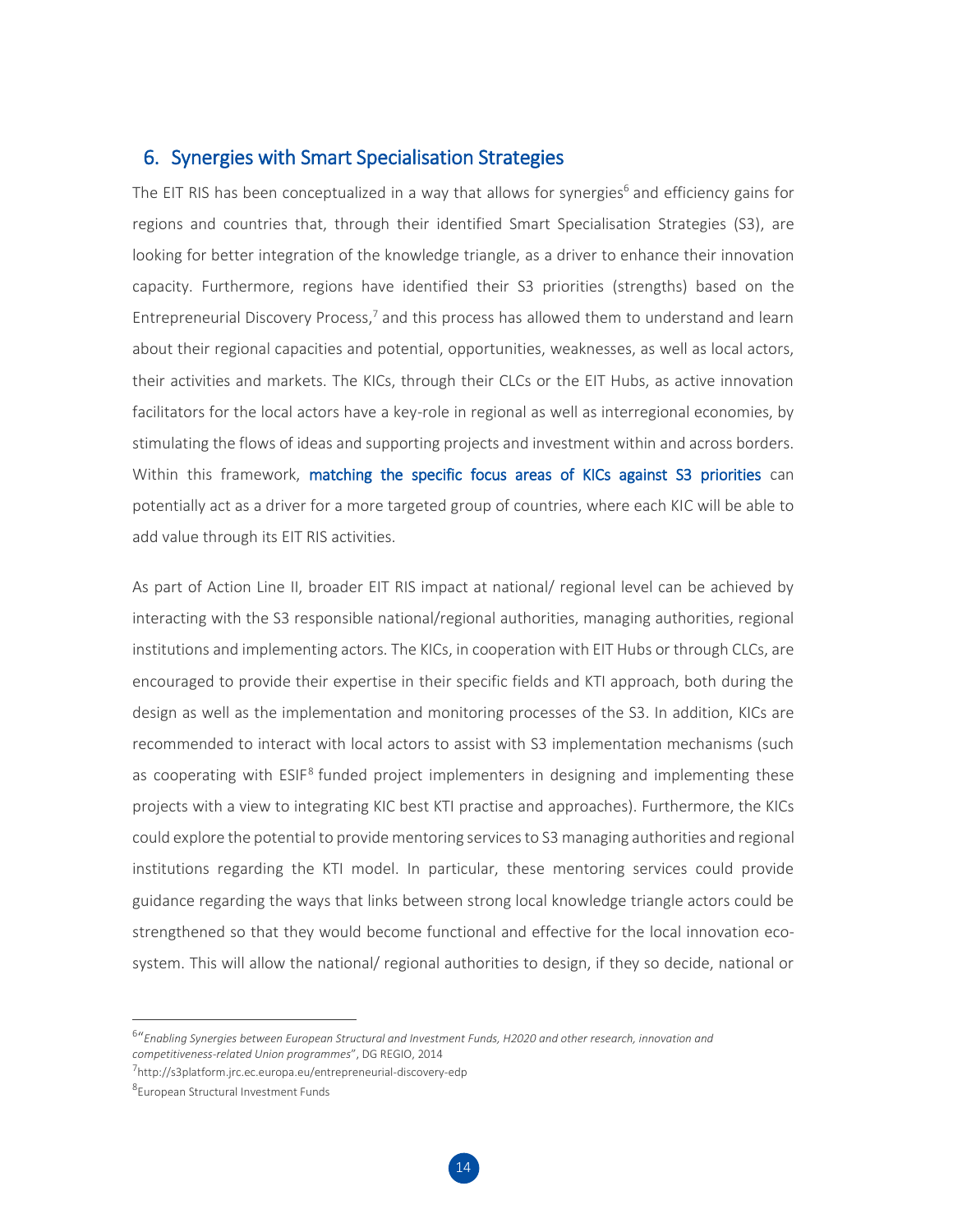regional programmes (possibly eligible to be funded by ESIF) that will explore their national/regional KTI potential.

Consequently, the KICs are encouraged to interact with the respective players by:

- $\triangleright$  Providing access to the existing KIC pools of expertise in the relevant areas of interest for the Managing Authorities and Regional Institutions;
- Providing access for companies from EIT RIS countries to Global Value Chains through the KIC partners and available equipment / infrastructure;
- $\triangleright$  Seeking association to the topic-wise relevant thematic smart specialization platforms and the partnerships thereunder;
- $\triangleright$  Facilitating the spill-over effects through the CLCs/ EIT Hubs at national, regional and interregional levels.
- $\triangleright$  Providing mentoring services regarding the strengthening of links between local Knowledge Triangle actors based on the so-far experience and expertise from the implementation of the KTI model in CLCs and EIT RIS regions as well.

The EIT will effectively facilitate the process through its contact with the European Commission at institutional level (e.g. through the EIT-JRC MoU, DG REGIO, DG RTD, DG GROW), as well as through the use of existing tools (e.g. the S3Platform, including the Eye@RIS3 database of smart specialisation priorities and thematic platforms, S3 related cluster initiatives, H2020 projects and INTERREG projects etc.), and in coordination with the KICs. This will ensure a more coordinated approach of the EIT Community that could lead to strengthened relationships with national, regional and local innovation actors.<sup>9</sup>

# <span id="page-15-0"></span>7. Communication and dissemination

 $\overline{a}$ 

To ensure wide participation in the EIT RIS, it is essential to increase the visibility of the EIT RIS and raise awareness and interest among relevant stakeholders. In particular, the EIT Community should increase the visibility of the EIT RIS among higher education institutions, research

 $^9$ According to Recommendations in the Report by Commissioner Navracsics' High Level Group on the EIT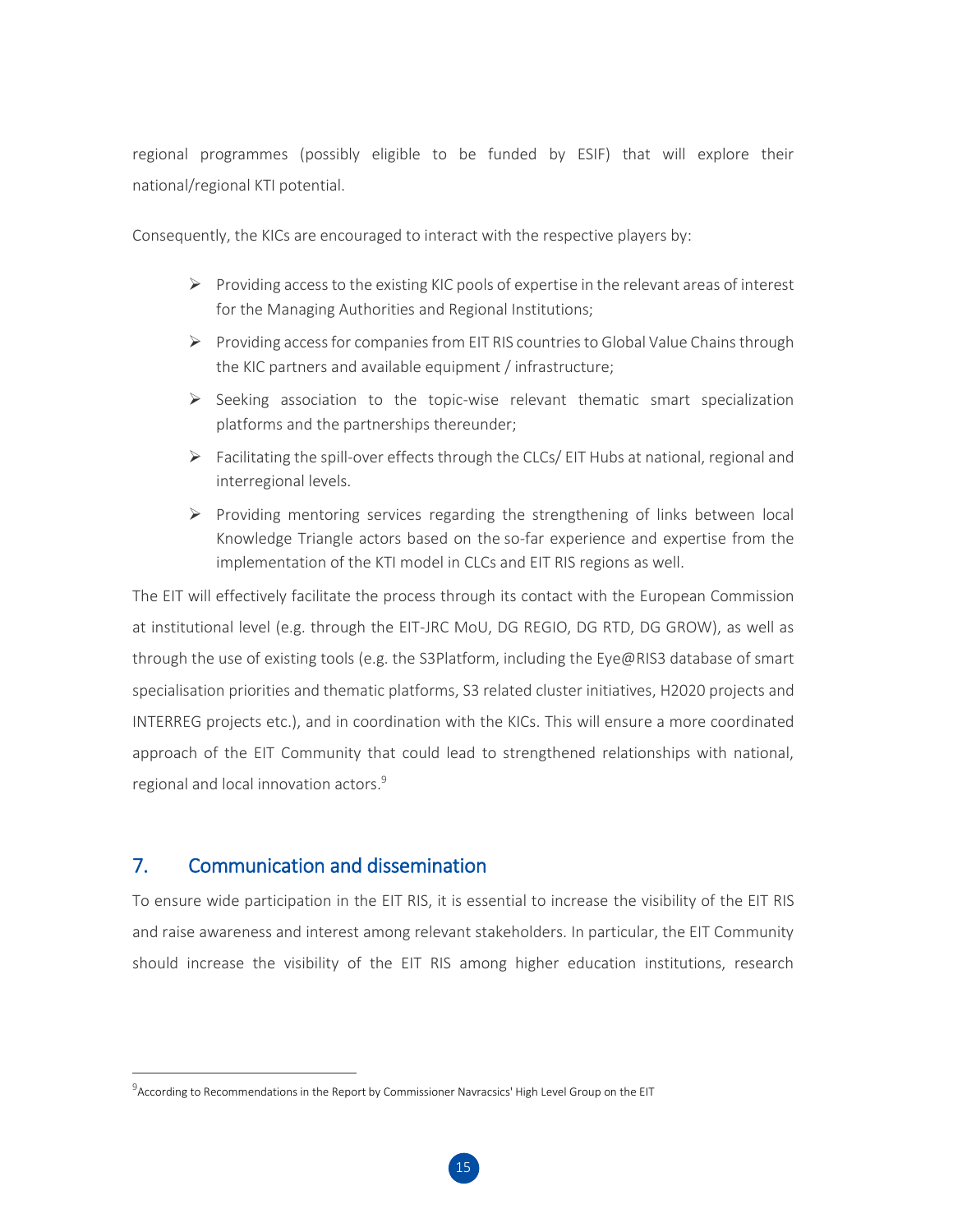institutions and enterprises in regions not yet working directly with the EIT Community, as well as to other relevant stakeholders such as local, national and regional authorities.

Timely and targeted communication of EIT RIS activities, calls and events, as well as broad dissemination of results and good practice is important for potential EIT RIS participants, who should have access to all relevant information in a structured and coherent manner. KICs should ensure that information on the implementation of the EIT RIS is widely disseminated and easily accessible on each KIC website.

Taking the importance of the EIT RIS into account, the EIT will actively support KICs and amplify visibility and dissemination efforts to ensure consistent promotion of the EIT RIS among all stakeholders, notably via a dedicated EIT RIS gateway on the EIT website and via the annual EIT Stakeholder Forum and its Member State configuration.

To achieve the visibility and dissemination objectives set out above, the following action points should be implemented by all members of the EIT Community:

- $\checkmark$  A dedicated section for the EIT RIS on the KICs' websites, providing comprehensive information on the EIT RIS in general (e.g. objectives, eligible countries) as well as specific KIC EIT RIS activities, calls, events and contact points.
- $\checkmark$  Calls related to EIT RIS activities should be sent to the EIT contact point prior to launch, to be published on the EIT website and relevant social media, as well as to timely inform the concerned stakeholders, including representatives from the EIT Member State Configuration.
- $\checkmark$  Development of information material such as brochures (per KIC or jointly) and broad dissemination in relevant events.
- $\checkmark$  The use of the EIT RIS logo when promoting EIT RIS related activities, in particular on the KICs' websites and EIT RIS publications (Annex 1) to clearly highlight that activities are conducted in the framework of the EIT RIS.
- $\checkmark$  Participate in joint awareness days in interested (EIT RIS eligible) Member States as part of cross-KIC EIT RIS activities, in cooperation with the EIT.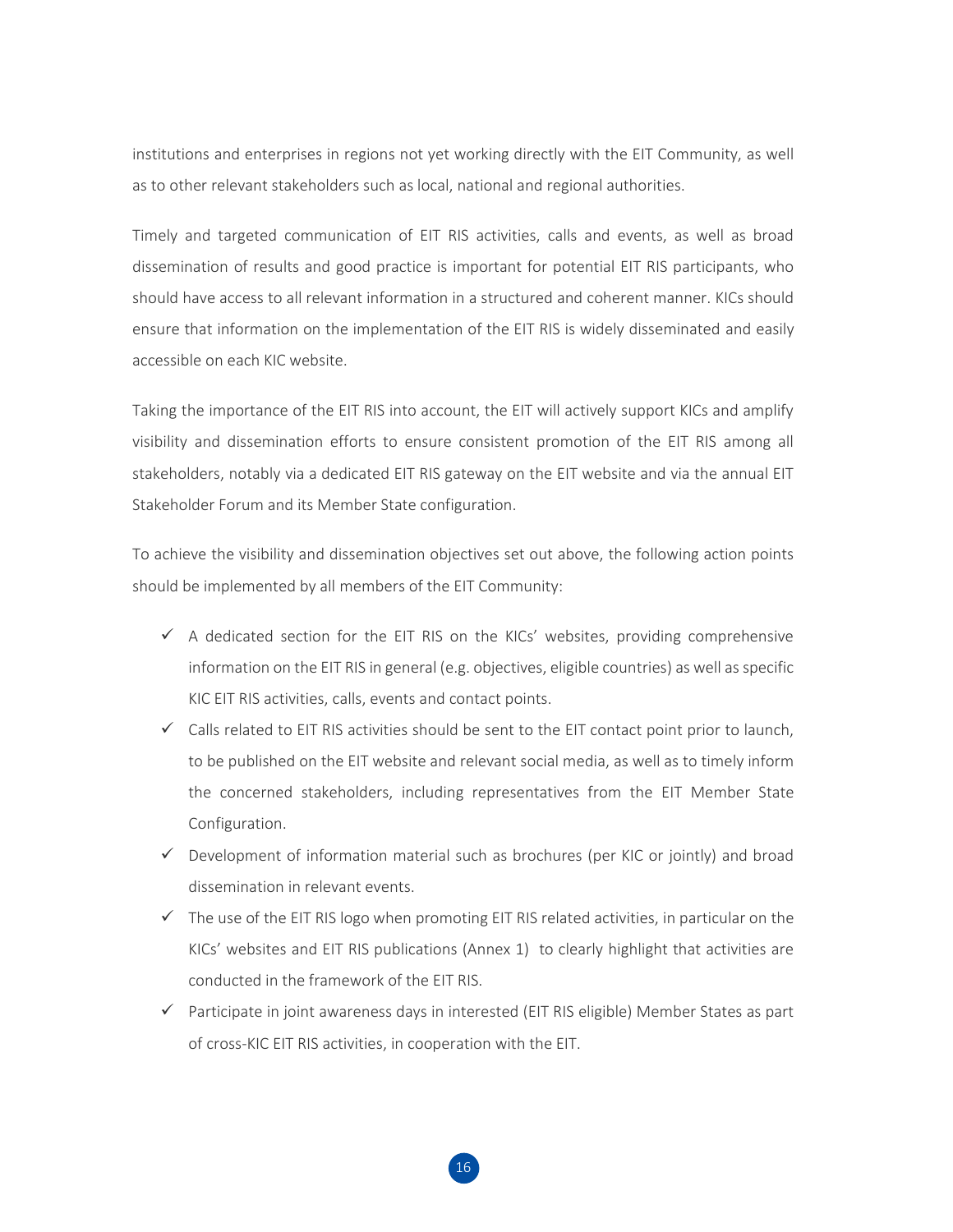- $\checkmark$  Participate in workshops, conferences, events, etc. organised by other EU programmes and organisations, to raise awareness of the EIT RIS. Coordination with EIT Headquarters is essential.
- $\checkmark$  Regular identification and communication of results and achievements under the EIT RIS, including testimonials of beneficiaries.

# <span id="page-17-0"></span>8. Cross-KIC EIT RIS activities

A dedicated cross-KIC EIT RIS KAVA<sup>10</sup> on the implementation of the EIT RIS is being implemented during 2017. The cross-KIC EIT RIS KAVA will contribute to the goals of this Guidance Note and must be fully compliant with its implementation framework. Additionally, the cross-KIC KAVA should function as a platform for KIC interaction and coordination of EIT RIS activities to ensure efficiency and avoid fragmentation of efforts among KIC activities. The cross-KIC KAVA should always be designed so as to facilitate the individual KIC EIT RIS activities and ensure greater and more coherent visibility of the EIT RIS and its achievements. Consequently, the cross-KIC activity should also serve as a KTI best practise, knowledge and tools repository.

The EIT may cooperate with the cross-KIC EIT RIS KAVA on communication and visibility matters; the cross-KIC EIT RIS KAVA will also serve as a single KIC contact point *vis-à-vis*the EIT in horizontal EIT RIS implementation matters. Furthermore, cross-KIC EIT RIS activity should facilitate the process of reaching out to EIT RIS stakeholders in a joint and coordinated manner, based on the common KTI approach, and thereby ensure the coherent representation of the EIT Community in EIT RIS eligible countries.

# <span id="page-17-1"></span>9. Coordination with the EIT

While implementing the EIT RIS, the KICs have to maintain close contact with the EIT and keep the EIT informed of upcoming events and their achievements. Furthermore, the EIT will play an active role in facilitating KIC relations and synergies with the local public, regional or national authorities, other relevant EU programmes or any other initiatives. This will be implemented

 $10$  KAVA = KIC Added Value Activity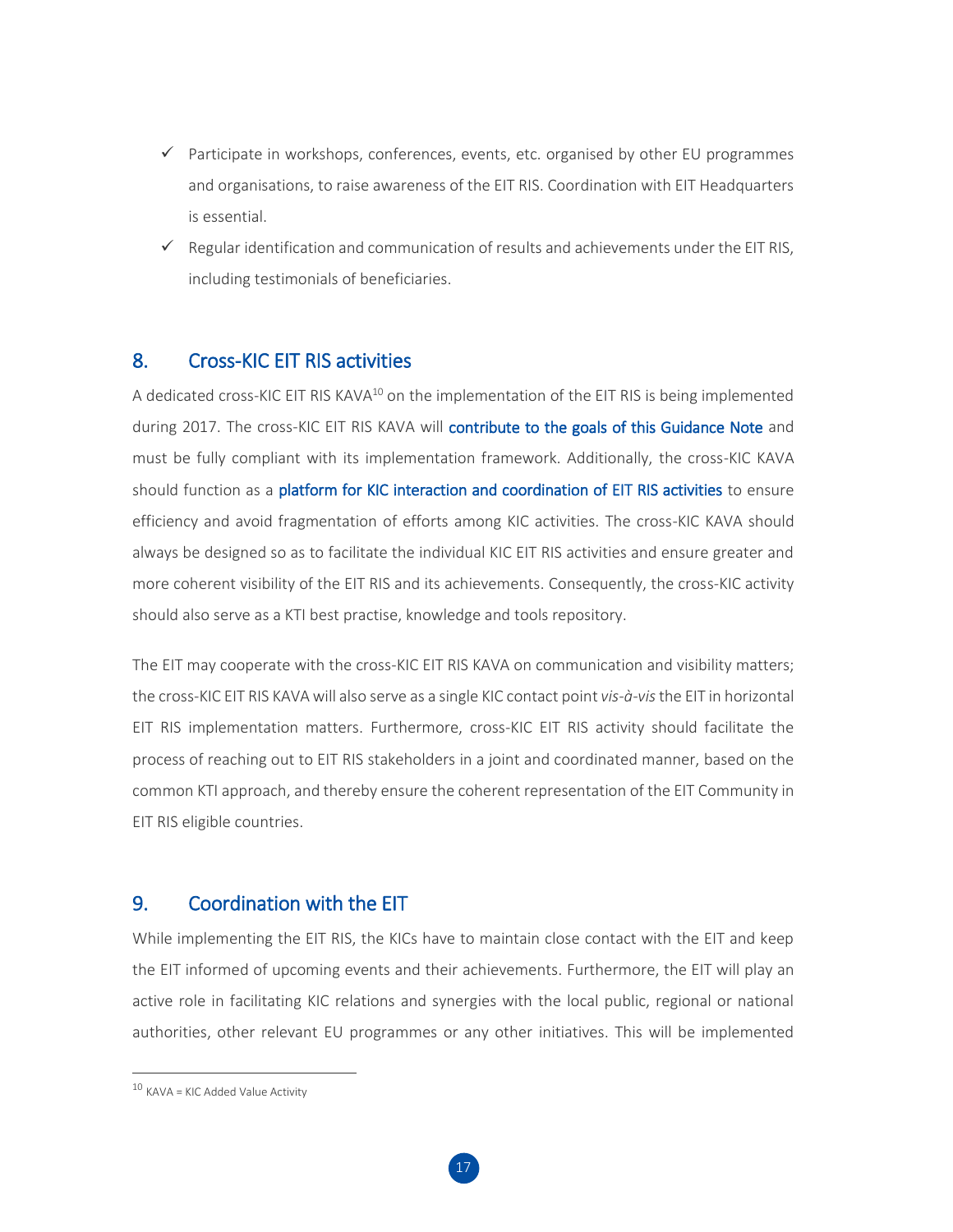through the EIT's existing contacts or through an approach at institutional level and, of course, in line with the KICs' interests and approved EIT RIS strategy.

This Guidance Note is designed to allow for flexible, results-driven EIT RIS implementation. To make this possible, it is of the utmost importance that KICs liaise with the EIT and communicate their activities and achievements regularly. The appropriate coordination and communication among the EIT Community within the framework of the EIT RIS will contribute to a more effective implementation and consequently to better delivery of the desired effect.

## <span id="page-18-0"></span>10. Funding

In 2017, a budget for EIT RIS implementation will be allocated to each KIC, amounting to 10% of the competitive EIT annual contribution to the KICs, in line with the EIT RIS Implementation Guidance Note issued in 2016. As of 2018, a new funding model will be introduced. It will be a separate fund allowing each KIC to apply for between EUR 1.5 - 4 million annually (excluding EIT RIS cross-KIC activities). The final amount allocated to each KIC will be based on the amount requested and following assessment of planned deliverables by the EIT as part of the Business Plan assessment process.

In 2018 no minimum amounts to be spent per Action Lines will be set. Based on the lessons learnt, this approach may be reconsidered for 2019 and 2020 in the Business Plan Guidance.

## <span id="page-18-1"></span>11. Eligible countries

 $\overline{a}$ 

Consistent with the EIT RIS main objective of reducing the innovation and knowledge gap between the different groups of innovation performers in Europe, the following two categories will be considered as target areas:

I. Countries which belong to the 'moderate and modest innovators' performance groups according to the 2016 EIS.<sup>11</sup>

<sup>11</sup>European Innovation Scoreboard (http://ec.europa.eu/growth/industry/innovation/facts-figures/scoreboards\_en)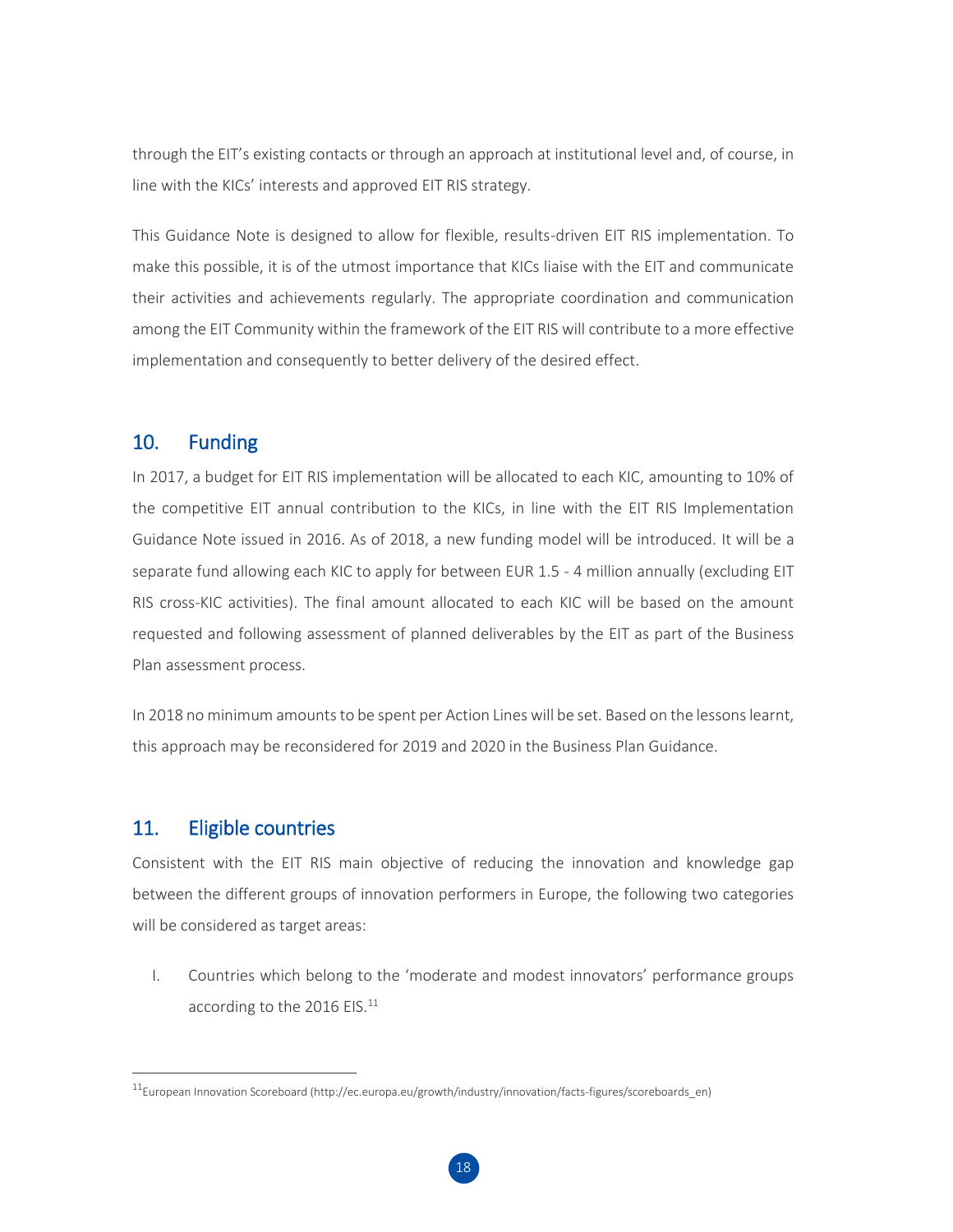II. Applicants from Horizon 2020 Associated Countries in Europe, provided that they do not belong to the performance groups of Innovation Leaders or Strong Innovators, according to the EIS.

Furthermore, in order to ensure that the EIT RIS will deliver the maximum impact in countries that use innovation as a mean to enhance their growth potential, the (economic) criterion of GDP per capita<sup>12</sup> will be used as a corrective measure, to the aforementioned two categories. After applying this criterion, countries with a GDP per capita above the EU28 average<sup>13</sup> will be excluded from the EIT RIS.

| <b>EU Countries</b>        | <b>H2020 Associated Countries in Europe</b> |
|----------------------------|---------------------------------------------|
| 1) Bulgaria                | 18) Albania                                 |
| 2) Croatia                 | 19) Armenia                                 |
| 3) Cyprus                  | 20) Bosnia and Herzegovina                  |
| 4) Czech Republic          | 21) Faroe Islands                           |
| 5) Estonia                 | 22) Former Yugoslav Republic of Macedonia   |
| 6) Greece                  | 23) Georgia                                 |
| 7) Hungary                 | 24) Moldova                                 |
| 8) Italy                   | 25) Montenegro                              |
| 9) Latvia                  | 26) Serbia                                  |
| 10) Lithuania              | 27) Turkey                                  |
| 11) Malta                  | 28) Ukraine                                 |
| 12) Poland                 |                                             |
| 13) Portugal               |                                             |
| 14) Slovakia               |                                             |
| 15) Slovenia <sup>14</sup> |                                             |
| 16) Spain                  |                                             |
| 17) Romania                |                                             |

The table below includes the EIT RIS eligible countries across Europe:

 $^{12}$ Gross domestic product (GDP) is a measure for the economic activity. It is defined as the value of all goods and services produced less the value of any goods or services used in their creation. The volume index of GDP per capita in Purchasing Power Standards (PPS) is expressed in relation to the European Union (EU28) average set to equal 100. If the index of a country is higher than 100, this country's level of GDP per head is higher than the EU average and vice versa.

<sup>13</sup><http://ec.europa.eu/eurostat/tgm/graph.do?tab=graph&plugin=1&pcode=tec00114&language=en&toolbox=sort>

 $14$  Although Slovenia is a strong innovator, given that this Guidance Note builds on the Guidance Note issued in 2016, and that the KICs are to continue with the established collaboration by stepping up efforts in line with this Guidance Note, Slovenia will remain as an EIT RIS eligible country until 2020. The EIT RIS and the criteria for selecting eligible countries will be revisited for the post 2020 period, in connection with the development of the EIT's SIA 2021-2027.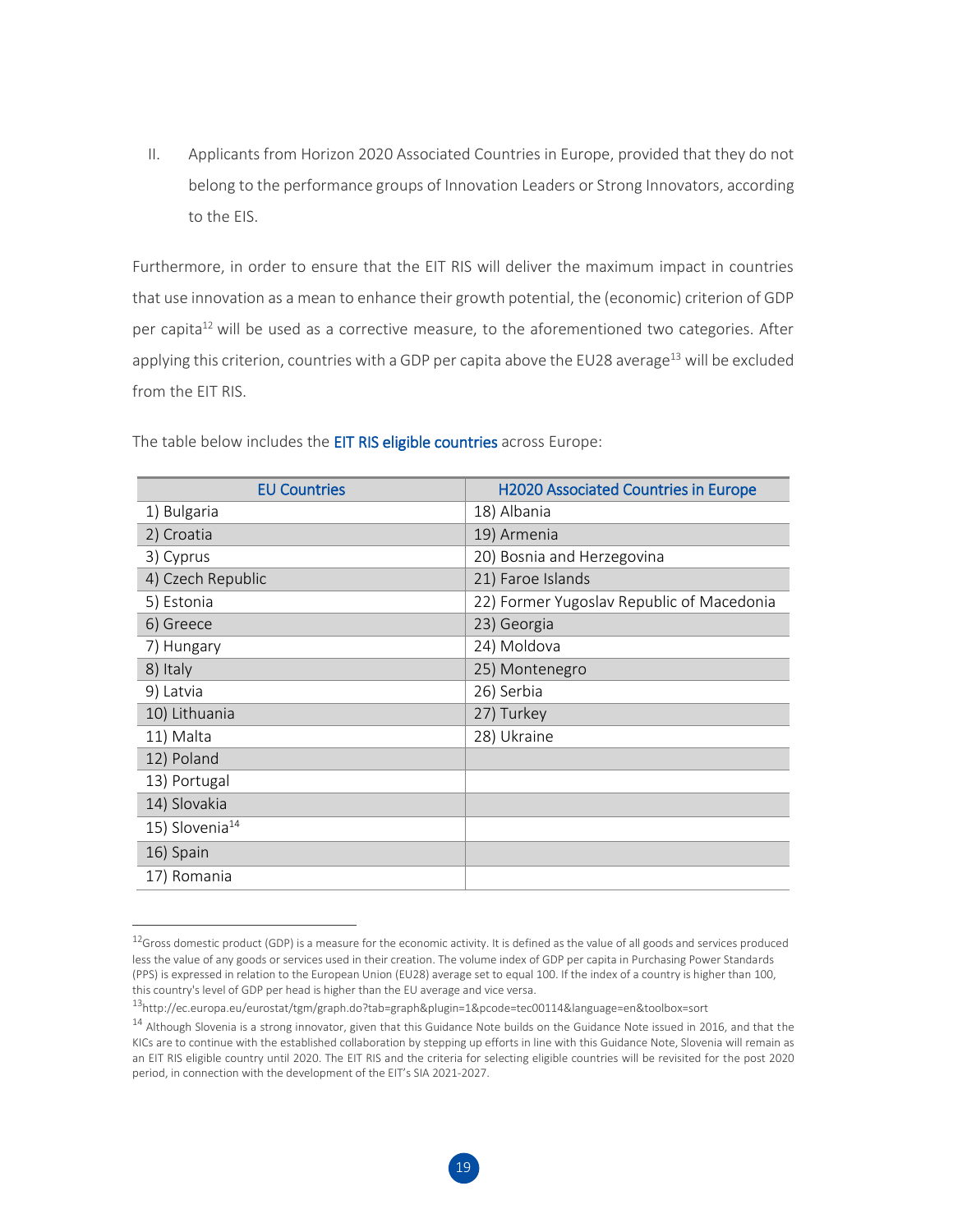The KICs may also choose to operate only in parts of the EIT RIS countries, e.g. South Italy, where the KICs' presence is limited (as opposed to North Italy), and where the innovation capacity is significantly lower. Should this be the case, the KICs have to describe their approach in the KICs' individual EIT RIS strategies and demonstrate how EIT RIS activities in one part of the country will complement KIC efforts in another part of the country where the KICs' presence is more active. However, if there is a Co-location Centre established (physically located) in an EIT RIS eligible country, it should perform the functions of the EIT Hub.

# <span id="page-20-0"></span>12. Activity update

Every six months (June and December), the KICs will have to submit a brief activity update consisting of the following elements:

- $\checkmark$  Main activities, events and outcomes;
- $\checkmark$  Work with national and regional stakeholders and entities representing the knowledge triangle;
- $\checkmark$  Main planned events in the next six months;
- $\checkmark$  Success stories, including testimonials by beneficiaries and any relevant media coverage at regional or EU level.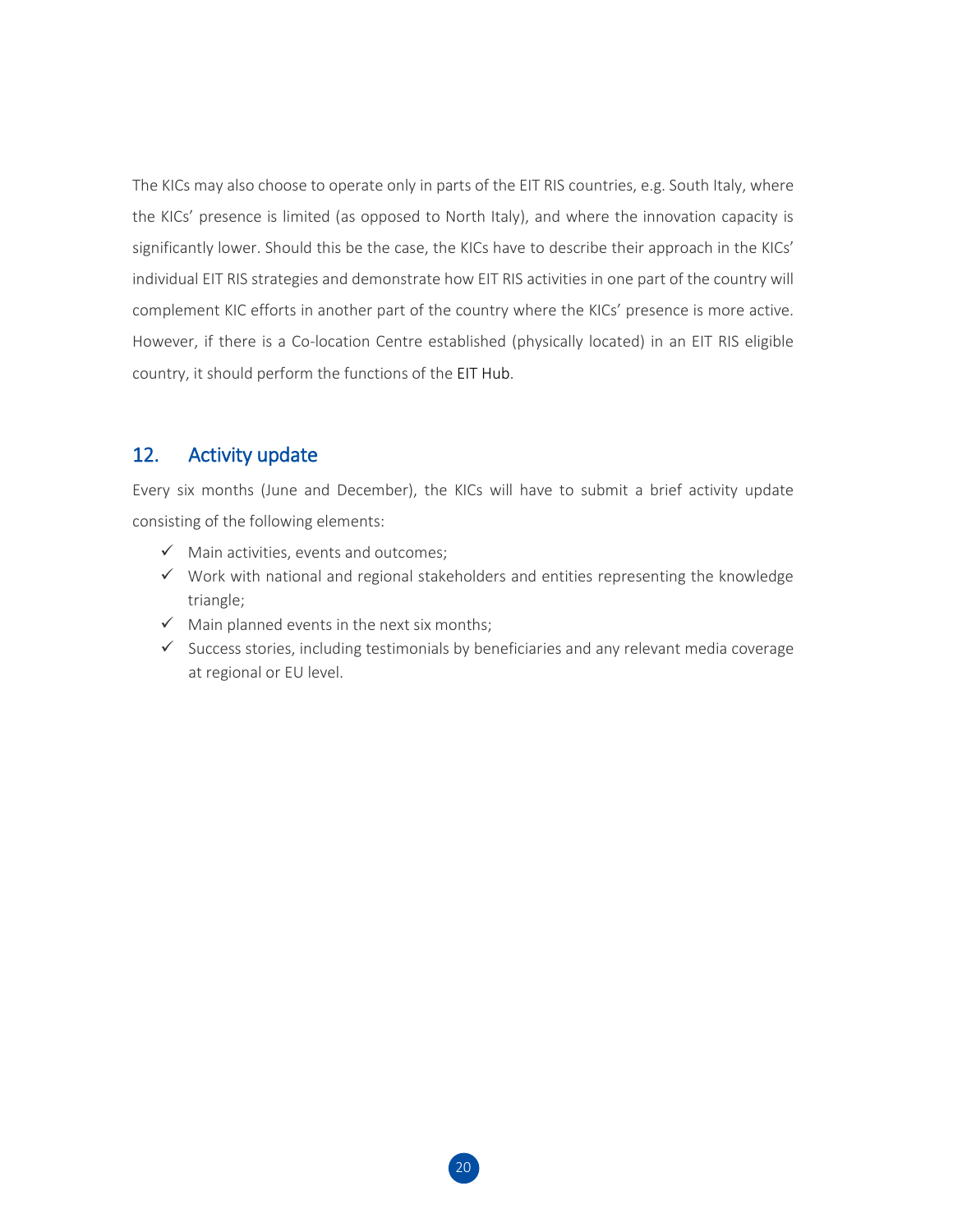# <span id="page-21-0"></span>Annex 1 – EIT RIS logo



The EIT RIS logo should be used by the KIC when promoting its EIT RIS activities. The logo will be used solely for EIT RIS activities and not for outreach activities. This is crucial for stakeholders to understand the different portfolio of activities and that EIT RIS activities do not form the sole outreach activities carried out by the KIC.

The logo should be clearly displayed in all websites and information material produced in the scope of EIT RIS activities and should be used alongside the KIC logo and EU flag, following the guidelines set out in the EIT Community Brand Book.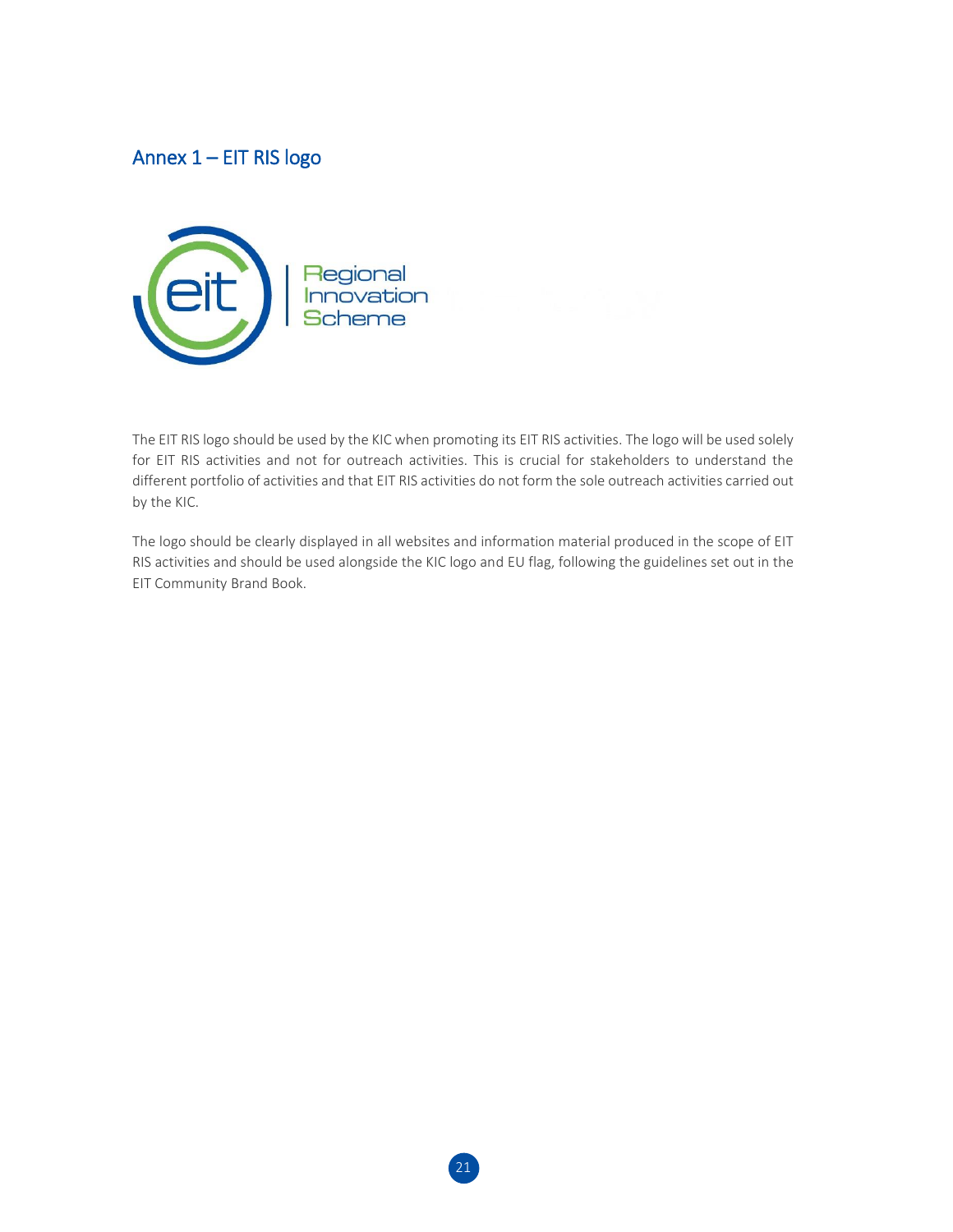# <span id="page-22-0"></span>Annex 2 – KIC EIT RIS Strategy 2018-2020

The following outline should be followed by the KICs during the drafting of their EIT RIS Strategy 2018-2020:

### *I.* Lessons learnt from the implementation of the EIT RIS 2015-2017

Please highlight what went right and what improvements based on your experiences you will introduce in the future. What past activities and results / cooperation models you will be building on in 2018-2020.

## *II.* Country strategy and gap analysis

Please describe the following:

- Selected countries (regions) and justification for their selection (incl. complementarity withKIC strategy, geographical coverage, etc.);
- Country specific gaps to be addressed in 2018-2020, opportunities and risks (including risk mitigation measures);
- Links to the KIC Strategic Agenda and the country's and/or regions' Smart Specialisation Strategy;
- Cross-KIC cooperation and synergies with other instruments/ programmes.

## *III.* Objectives of the KIC EIT RIS activities 2018-2020

Please list overall objectives and specific objectives you want to reach by the end of 2020.

### *IV.* Approach and solutions to address the gaps

Please describe activities and solutions to be developed and used to address the gaps including key outcomes/ deliverables.

### *V.* Expected main outputs and results of the KIC EIT RIS activities 2018-2020

Please describe the main outputs and results in quantitative and qualitative terms, including EIT and KIC specific KPIs with baselines (where possible) and targets. In addition, please list target groups for each output.

### *VI.* Communication and dissemination plan

Increasing the EIT RIS visibility is of the utmost importance. Please describe how you will communicate and disseminate your EIT RIS activities and its results. In your description include the following elements:

- Main messages;
- Main target audiences;